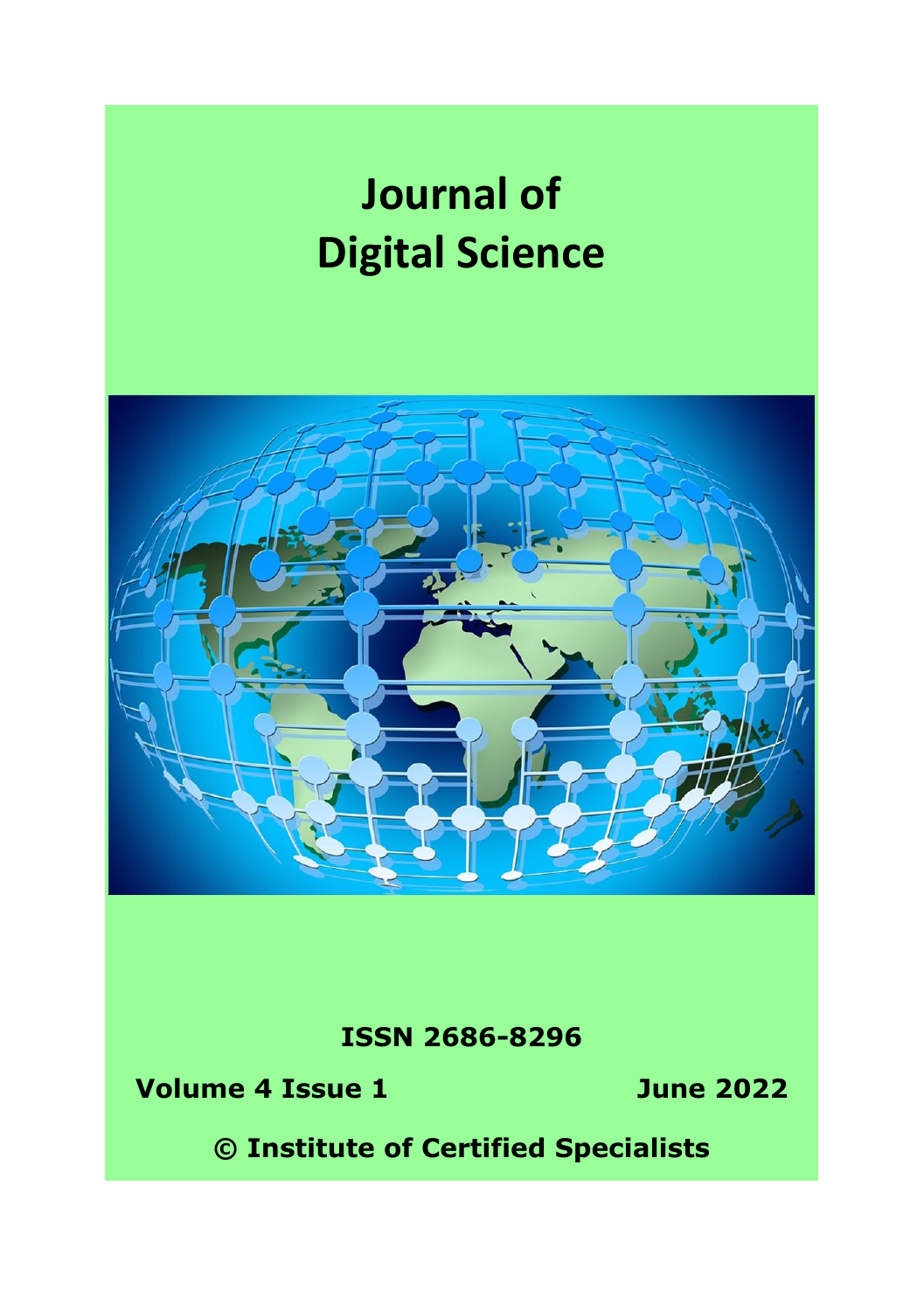## **CONTENTS**

| Ravi Nath, Joseph Kirby                                                                                                                       |
|-----------------------------------------------------------------------------------------------------------------------------------------------|
| A conceptual framework for assessing information security management practices in<br>Benjamin Ahimbisibwe, Peter Nabende                      |
| Some Features of Social Structures and Institutions Transformation in the Digital Age                                                         |
| Artem Balyakin, Marina Nurbina, Sergey Taranenko                                                                                              |
| Geomatics and smart tools in Digital Land Resources Mapping and Sustainability of<br>Mohamed Zahran, Abd-Alla Gad                             |
| Improving Business Processes by Applying the Kaizen Philosophy in a Macedonian<br>Elizabeta Mitreva, Aneta Janeva                             |
| <b>Vladimir Hilarov</b>                                                                                                                       |
| Detectability of oncological diseases in the process of clinical examination of the adult<br>Olga Zakharchenko, Dina Terenteva, Irina Shikina |
|                                                                                                                                               |

**Briefs in Assessing the Adequacy of Health Care Facilities' Fixed Assets …………..…**.**. 85** Tatiana Antipova, Alexander Zhelnin, Iuliia Zhelnina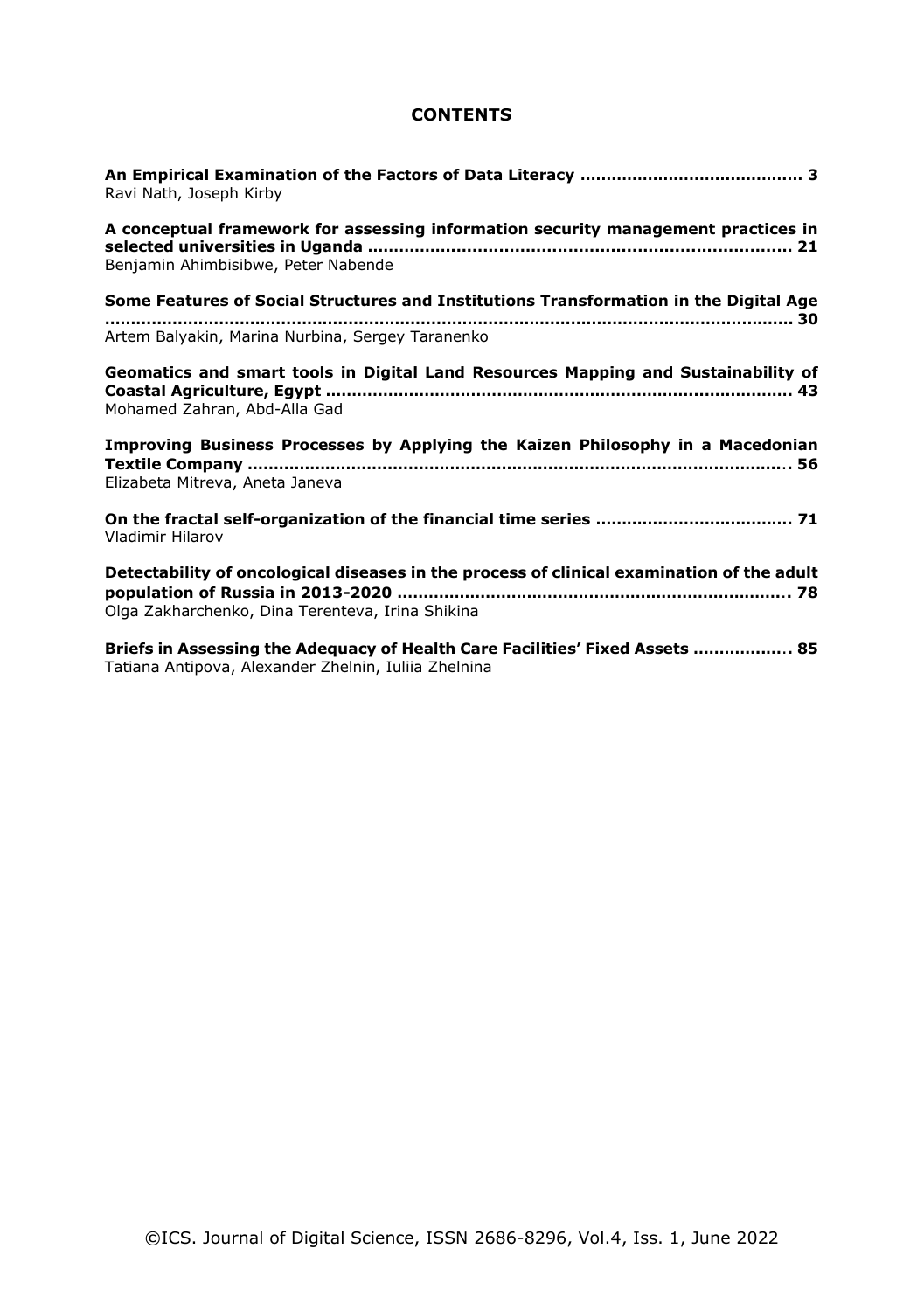# **An Empirical Examination of the Factors of Data Literacy**

Ravi Nath1[0000-0002-3574-6262] , Joseph Kirby 2[0000-0002-8767-8409]

<sup>1</sup> Creighton University, Omaha, NE - USA, 68178 <sup>2</sup> Bellevue University, Omaha, NE - USA, 68005

Published online: June 12, 2022 | [https://doi.org/10.33847/2686-8296.4.1\\_1](https://doi.org/10.33847/2686-8296.4.1_1)

Abstract. To fully leverage the abundance of data and how data enhances decision-making, people must be data literate. Data literacy (DL) encompasses a set of interrelated skills in data management, data analysis, and the ability to interpret and communicate the results. Measuring an individual's DL level is an important first step toward designing and developing educational programs to improve one's DL skills. This paper considers a DL measurement scale referred to as the Global Data Literacy Benchmark survey and then explores the underlying constructs of this instrument. Data gathered from 311 university students across five universities in the United States is analyzed to identify and interpret the underlying factors of this DL scale. Also, the differences in DL scores among various subgroups of the students are investigated. The results show the existence of three DL factors. Also, the DL scores vary considerably among students depending upon the study areas and the comfort levels with data and analytics.

**Keywords:** Data Literacy, Factor Analysis, Global Data Literacy Benchmark survey.

#### **Acknowledgments**

The authors thank Ms. Jane Crofts, founder of Data To The People (datatothepeople.org), for allowing us to use this instrument for this research. We also want to thank the students for participating in this study.

## **References**

1. Bulao J. How much data is created every day in 2021? 2021 [Available from: [https://techjury.net/blog/how-much-data-is-created-every-day/#gref.](https://techjury.net/blog/how-much-data-is-created-every-day/#gref)

2. Gupta A, Deokar A, Iyer L, Sharda R, Schrader D. Big data & analytics for societal impact: Recent research and trends. Information Systems Frontiers. 2018;20(2):185-94. [https://link.springer.com/article/10.1007/s10796-018-9846-7](https://link.springer.com/article/10.1007/s10796-018-9846-)

3. Gupta M, George JF. Toward the development of a big data analytics capability. Information &Management.2016;53(8):1049-64.

<https://www.sciencedirect.com/science/article/abs/pii/S0378720616300787>

4. McAfee A, Brynjolfsson E, Davenport TH, Patil D, Barton D. Big data: the management revolution. Harvard Business Review. 2012;90(10):60-8. [http://tarjomefa.com/wp](http://tarjomefa.com/wp-content/uploads/2017/04/6539-English-TarjomeFa-1.pdf)[content/uploads/2017/04/6539-English-TarjomeFa-1.pdf](http://tarjomefa.com/wp-content/uploads/2017/04/6539-English-TarjomeFa-1.pdf)

5. Ross JW, Beath CM, Quaadgras A. You may not need big data after all. Harvard business review. 2013;91(12):90-+.<https://hbr.org/2013/12/you-may-not-need-big-data-after-all>

6. Gartner. Gartner Glossary - Data Literacy. 2018. [https://www.gartner.com/en/information](https://www.gartner.com/en/information-technology/glossary/data-literacy)[technology/glossary/data-literacy](https://www.gartner.com/en/information-technology/glossary/data-literacy)

7. Costa VM, Teixeira NADS, Santos AC, Santos E. When more is less in financial decisionmaking: financial literacy magnifies framing effects. Psychological Research. 2020:1-11. <https://link.springer.com/article/10.1007/s00426-020-01372-7>

8. Lange M, Löwe A, Stassen G, Schaller A. Health literacy, health status and health behaviors of German students–study protocol for the "Healthy Habits" cohort study. BMC Public Health. 2021;21(1):1-10. [https://bmcpublichealth.biomedcentral.com/articles/10.1186/s12889-021-](https://bmcpublichealth.biomedcentral.com/articles/10.1186/s12889-021-11542-w) [11542-w](https://bmcpublichealth.biomedcentral.com/articles/10.1186/s12889-021-11542-w)

9. Netemeyer RG, Dobolyi DG, Abbasi A, Clifford G, Taylor H. Health literacy, health numeracy, and Trust in Doctor: effects on key patient health outcomes. Journal of Consumer Affairs. 2020;54(1):3-42.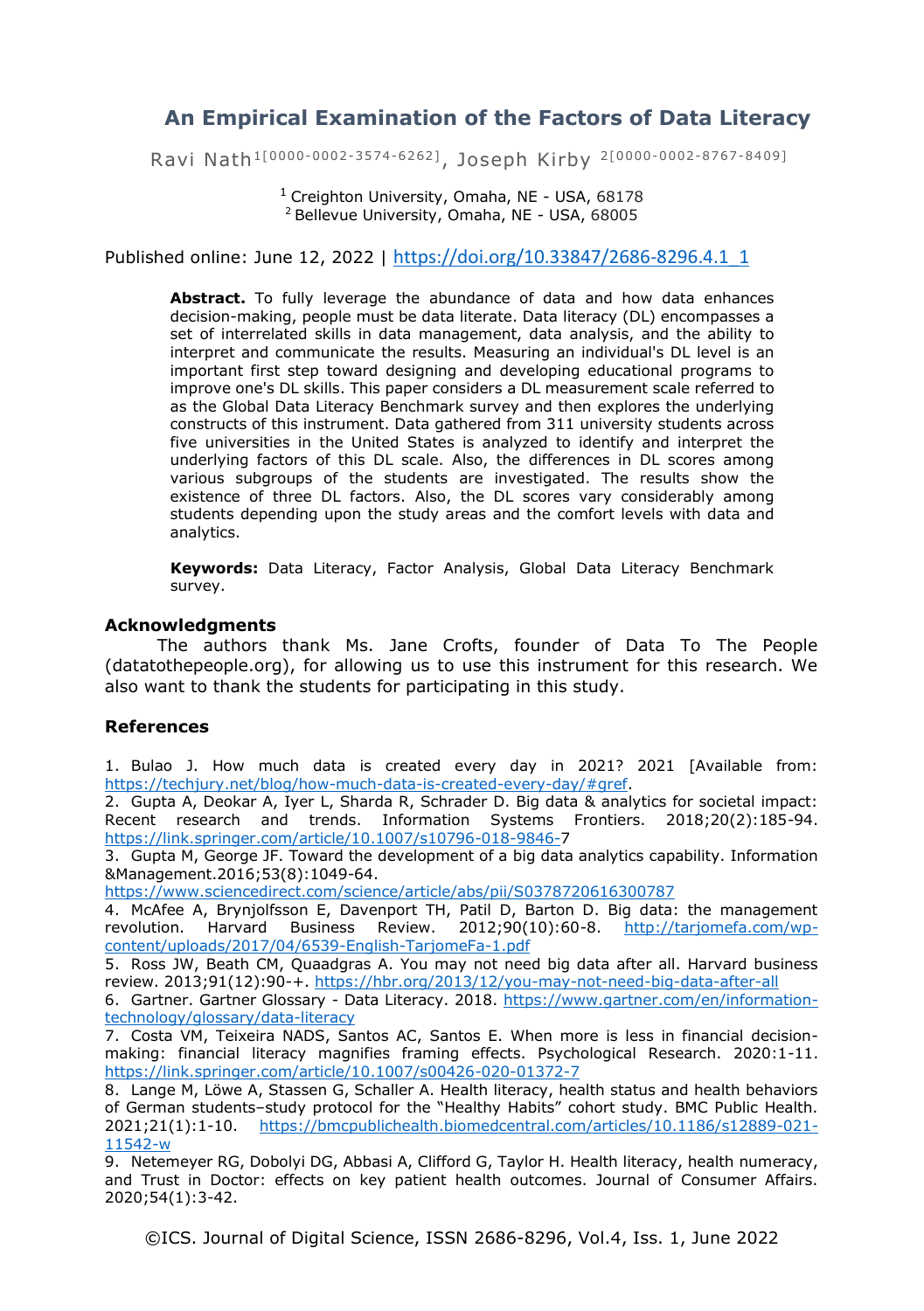[https://onlinelibrary.wiley.com/doi/abs/10.1111/joca.12267#:~:text=We%20found%20that%](https://onlinelibrary.wiley.com/doi/abs/10.1111/joca.12267#:~:text=We%20found%20that%20functional%20and,physician%20consultations%20and%20lower%20SWB) [20functional%20and,physician%20consultations%20and%20lower%20SWB.](https://onlinelibrary.wiley.com/doi/abs/10.1111/joca.12267#:~:text=We%20found%20that%20functional%20and,physician%20consultations%20and%20lower%20SWB)

10.Datatothepeople.org. We're Data To The People 2018<https://www.datatothepeople.org/> 11.Alpaydin E. Machine Learning. The New AI. Cambridge, MA: MIT Press; 2016. <https://mitpress.mit.edu/books/machine-learning>

12.Buchanan BG. A (very) brief history of artificial intelligence. Ai Magazine. 2005;26(4):53 <https://ojs.aaai.org/index.php/aimagazine/article/view/1848>

13.Davenport TH. From analytics to artificial intelligence. Journal of Business Analytics. 2018;1(2):73-80.<https://www.tandfonline.com/doi/full/10.1080/2573234X.2018.1543535>

14.Chen H, Chiang RHL, Storey VC. Business intelligence and analytics: from big data to big impact.(Special Issue: Business Intelligence Research)(Essay). MIS Quarterly. 2012;36(4):1165-88.<https://www.jstor.org/stable/41703503>

15.Corrall S. Repositioning Data Literacy as a Mission-Critical Competence. 2019. [http://d](http://d-scholarship.pitt.edu/36975/)[scholarship.pitt.edu/36975/](http://d-scholarship.pitt.edu/36975/)

16.Delen D, Ram S. Research challenges and opportunities in business analytics. Journal of Business **Analytics.** 2018:1(1):2-12.

<https://www.tandfonline.com/doi/full/10.1080/2573234X.2018.1507324>

17.Shibu S. New law mandates chief data officers at federal agencies. govloop. 2019. <https://www.govloop.com/new-law-mandates-chief-data-officers-at-federal-agencies/>

18.McKinsey. Hal Varian on how the Web challenges managers. McKinsey Technology, Media & Telecommunications. 2009. [https://www.mckinsey.com/industries/technology-media-and](https://www.mckinsey.com/industries/technology-media-and-telecommunications/our-insights/hal-varian-on-how-the-web-challenges-managers)[telecommunications/our-insights/hal-varian-on-how-the-web-challenges-managers](https://www.mckinsey.com/industries/technology-media-and-telecommunications/our-insights/hal-varian-on-how-the-web-challenges-managers)

19.Brynjolfsson E, Mitchell T. What can machine learning do? Workforce implications. Science. 2017;358(6370):1530-4.<https://www.science.org/doi/10.1126/science.aap8062>

20.Bond Jr CF, DePaulo BM. Accuracy of deception judgments. Personality and social psychology Review. 2006;10(3):214-34. [https://journals.sagepub.com/doi/10.1207/s15327957pspr1003\\_2](https://journals.sagepub.com/doi/10.1207/s15327957pspr1003_2)

21.George JF, Carlson JR, Valacich JS. Media selection as a strategic component of communication. MIS Quarterly. 2013:1233-51.<https://www.jstor.org/stable/43825789>

22.Data-Revolution-Group. Accessible Data: open data, accountability and data literacy 2014 [Available from:<https://www.undatarevolution.org/data-revolution/>

23.Letouze E. SHOULD 'DATA LITERACY' BE PROMOTED? 2016 [Available from: [https://unstats.un.org/unsd/undataforum/should-data-literacy-be-promoted/index.html.](https://unstats.un.org/unsd/undataforum/should-data-literacy-be-promoted/index.html)

24.Montoya S. Defining Literacy. United Nations Educational, Scientific and Cultural Organization (UNESCO) October. 2018;17. [https://gaml.uis.unesco.org/wp](https://gaml.uis.unesco.org/wp-content/uploads/sites/2/2018/12/4.6.1_07_4.6-defining-literacy.pdf)[content/uploads/sites/2/2018/12/4.6.1\\_07\\_4.6-defining-literacy.pdf](https://gaml.uis.unesco.org/wp-content/uploads/sites/2/2018/12/4.6.1_07_4.6-defining-literacy.pdf)

25.UNESCO. UNESCO - Literacy Website 2019 [Available from: [https://en.unesco.org/themes/literacy.](https://en.unesco.org/themes/literacy)

26.Columbus L. 84% of enterprises see Big Data Analytics changing their industries' competitive landscapes In the next year2014; (Journal, Electronic):[August 2019 p.]. Available from: [https://www.forbes.com/sites/louiscolumbus/2014/10/19/84-of-enterprises-see-big-data-](https://www.forbes.com/sites/louiscolumbus/2014/10/19/84-of-enterprises-see-big-data-analytics-changing-their-industries-competitive-landscapes-in-the-next-year/#6a5aa2317de1)

[analytics-changing-their-industries-competitive-landscapes-in-the-next-year/#6a5aa2317de1.](https://www.forbes.com/sites/louiscolumbus/2014/10/19/84-of-enterprises-see-big-data-analytics-changing-their-industries-competitive-landscapes-in-the-next-year/#6a5aa2317de1)

27.Pothier WG, Condon PB. Towards data literacy competencies: Business students, workforce needs, and the role of the librarian. Journal of Business & Finance Librarianship. 2019:1-24. <https://www.tandfonline.com/doi/abs/10.1080/08963568.2019.1680189?journalCode=wbfl20> 28.Power D, Heavin C, McDermott J, Daly M. Defining business analytics: an empirical approach. Journal of Business Analytics. 2018;1(1):40-53.

<https://www.tandfonline.com/doi/full/10.1080/2573234X.2018.1507605>

29.Gray J, Chambers L, Bounegru L. The data journalism handbook: how journalists can use data to improve the news: " O'Reilly Media, Inc."; 2012. [https://books.google.com/books/about/The\\_Data\\_Journalism\\_Handbook.html?id=W](https://books.google.com/books/about/The_Data_Journalism_Handbook.html?id=W-sHp0ECqPUC)[sHp0ECqPUC](https://books.google.com/books/about/The_Data_Journalism_Handbook.html?id=W-sHp0ECqPUC)

30.Mandinach EB, Gummer ES. Building educators' data literacy: Differing perspectives. The Journal of Educational Research & Policy Studies. 2013;13(2):1-5. [http://www.waymandatause.com/wp-content/uploads/2014/04/JERPS\\_april-2013.pdf](http://www.waymandatause.com/wp-content/uploads/2014/04/JERPS_april-2013.pdf)

31.Bowen M, Bartley A. The basics of data literacy: Helping your students (and you!) make sense of data: National Science Teachers Association; 2013. <https://my.nsta.org/resource/103665>

32.D'Ignazio C, Bhargava R, editors. Approaches to building big data literacy. Proceedings of Bloomberg data for good exchange conference; 2015. <https://www.media.mit.edu/publications/approaches-to-building-big-data-literacy/>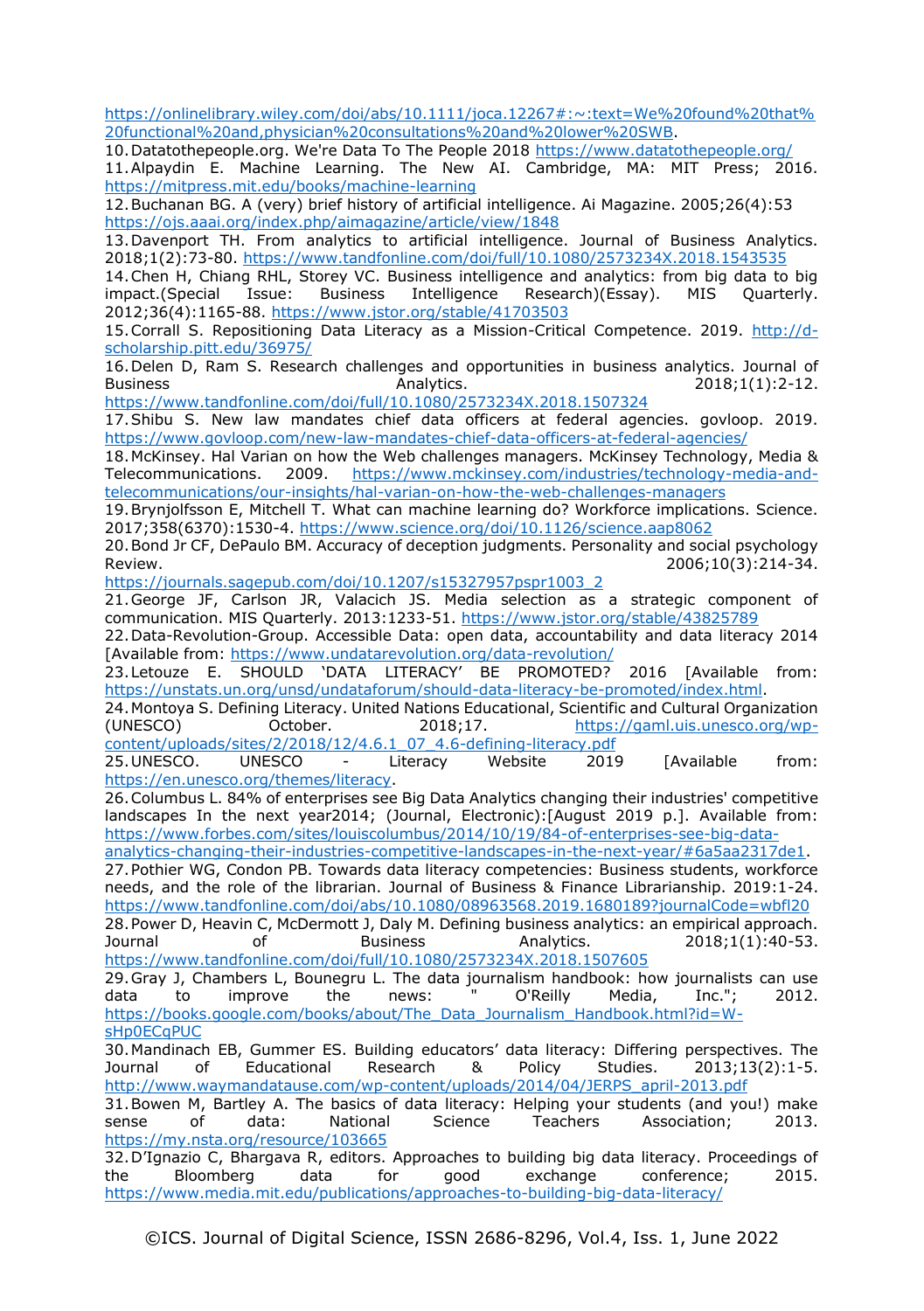33.Gemignani Z, Gemignani C, Galentino R, Schuermann P. Data fluency: Empowering your organization with effective data communication: John Wiley & Sons; 2014. [https://www.wiley.com/en-](https://www.wiley.com/en-us/Data+Fluency%3A+Empowering+Your+Organization+with+Effective+Data+Communication-p-9781118851012)

[us/Data+Fluency%3A+Empowering+Your+Organization+with+Effective+Data+Communicatio](https://www.wiley.com/en-us/Data+Fluency%3A+Empowering+Your+Organization+with+Effective+Data+Communication-p-9781118851012) [n-p-9781118851012](https://www.wiley.com/en-us/Data+Fluency%3A+Empowering+Your+Organization+with+Effective+Data+Communication-p-9781118851012)

34.Bhargava R, Deahl E, Letouzé E, Noonan A, Sangokoya D, Shoup N. Beyond data literacy: reinventing community engagement and empowerment in the age of data. 2015. [https://datapopalliance.org/item/beyond-data-literacy-reinventing-community-engagement](https://datapopalliance.org/item/beyond-data-literacy-reinventing-community-engagement-and-empowerment-in-the-age-of-data/)[and-empowerment-in-the-age-of-data/](https://datapopalliance.org/item/beyond-data-literacy-reinventing-community-engagement-and-empowerment-in-the-age-of-data/)

35.D'Ignazio C, Bhargava R. DataBasic: Design principles, tools and activities for data literacy learners. The Journal of Community Informatics. 2016;12(3). [https://datapopalliance.org/item/beyond-data-literacy-reinventing-community-engagement](https://datapopalliance.org/item/beyond-data-literacy-reinventing-community-engagement-and-empowerment-in-the-age-of-data/)[and-empowerment-in-the-age-of-data/](https://datapopalliance.org/item/beyond-data-literacy-reinventing-community-engagement-and-empowerment-in-the-age-of-data/)

36.Okamoto K. Introducing open government data. The Reference Librarian. 2017;58(2):111- 23.<https://www.tandfonline.com/doi/abs/10.1080/02763877.2016.1199005>

37.Lawson RH, T.;Desroches, D. How to Embrace Data Analytics to Be Successful. Montvale, NJ: Institute of Management Accountants; 2019 February 2019. [https://www.imanet.org/insights](https://www.imanet.org/insights-and-trends/technology-enablement/how-to-embrace-data-analytics-to-be-successful?ssopc=1)[and-trends/technology-enablement/how-to-embrace-data-analytics-to-be-successful?ssopc=1](https://www.imanet.org/insights-and-trends/technology-enablement/how-to-embrace-data-analytics-to-be-successful?ssopc=1)

38.Gray J, Gerlitz C, Bounegru L. Data infrastructure literacy. Big Data & Society. 2018;5(2):2053951718786316.

<https://journals.sagepub.com/doi/10.1177/2053951718786316>

39.Markham AN. Taking data literacy to the streets: critical pedagogy in the public sphere. Qualitative Inquiry. 2020;26(2):227-37. <https://journals.sagepub.com/doi/abs/10.1177/1077800419859024?journalCode=qixa>

40.Dykes B. Data Curiosity: How To Cultivate An Inquisitive Workforce: Forbes; 2019 [Available from: [https://www.forbes.com/sites/brentdykes/2019/10/10/data-curiosity-how-to-cultivate](https://www.forbes.com/sites/brentdykes/2019/10/10/data-curiosity-how-to-cultivate-an-inquisitive-workforce/#7d72b1735471)[an-inquisitive-workforce/#7d72b1735471.](https://www.forbes.com/sites/brentdykes/2019/10/10/data-curiosity-how-to-cultivate-an-inquisitive-workforce/#7d72b1735471)

41.Ridsdale C, Rothwell J, Smit M, Ali-Hassan H, Bliemel M, Irvine D, et al. Strategies and best practices for data literacy education: Knowledge synthesis report. 2015. <https://dalspace.library.dal.ca/handle/10222/64578>

42.Bonikowska A, Sanmartin C, Frenette M. Data Literacy: What It Is and How to Measure It in the Public Service. Statistics Canada; 2019. Contract No.: Report. <https://www150.statcan.gc.ca/n1/pub/11-633-x/11-633-x2019003-eng.htm>

43.Grillenberger A, Romeike R, editors. Developing a theoretically founded data literacy competency model. Proceedings of the 13th Workshop in Primary and Secondary Computing Education; 2018.<https://dl.acm.org/doi/10.1145/3265757.3265766>

44.Sternkopf H, Mueller RM, editors. Doing good with data: Development of a maturity model for data literacy in non-governmental organizations. Proceedings of the 51st Hawaii International Conference on System Sciences; 2018. <https://scholarspace.manoa.hawaii.edu/items/9323df5b-20e9-4478-99e5-ff24dea46f9d>

45.Wolff A, Gooch D, Montaner JJC, Rashid U, Kortuem G. Creating an understanding of data literacy for a data-driven society. The Journal of Community Informatics. 2016;12(3). <https://openjournals.uwaterloo.ca/index.php/JoCI/article/view/3275>

46.Crofts J. Global Data Literacy Benchmark. 2018. [https://www.datatothepeople.org/gdlb?utm\\_term=&utm\\_campaign=Simple-dttp-](https://www.datatothepeople.org/gdlb?utm_term=&utm_campaign=Simple-dttp-campaign&utm_source=adwords&utm_medium=ppc&hsa_acc=4127976028&hsa_cam=11993952897&hsa_grp=113226491742&hsa_ad=489671633508&hsa_src=g&hsa_tgt=dsa-1021355669020&hsa_kw=&hsa_mt=&hsa_net=adwords&hsa_ver=3&gclid=CjwKCAjw4ayUBhA4EiwATWyBrtNsE4XIdnTqHBmH_F3BPyyTV3MOXszcvHqLBPGnJoFf32-hrRQPwxoC0hYQAvD_BwE)

[campaign&utm\\_source=adwords&utm\\_medium=ppc&hsa\\_acc=4127976028&hsa\\_cam=11993](https://www.datatothepeople.org/gdlb?utm_term=&utm_campaign=Simple-dttp-campaign&utm_source=adwords&utm_medium=ppc&hsa_acc=4127976028&hsa_cam=11993952897&hsa_grp=113226491742&hsa_ad=489671633508&hsa_src=g&hsa_tgt=dsa-1021355669020&hsa_kw=&hsa_mt=&hsa_net=adwords&hsa_ver=3&gclid=CjwKCAjw4ayUBhA4EiwATWyBrtNsE4XIdnTqHBmH_F3BPyyTV3MOXszcvHqLBPGnJoFf32-hrRQPwxoC0hYQAvD_BwE) [952897&hsa\\_grp=113226491742&hsa\\_ad=489671633508&hsa\\_src=g&hsa\\_tgt=dsa-](https://www.datatothepeople.org/gdlb?utm_term=&utm_campaign=Simple-dttp-campaign&utm_source=adwords&utm_medium=ppc&hsa_acc=4127976028&hsa_cam=11993952897&hsa_grp=113226491742&hsa_ad=489671633508&hsa_src=g&hsa_tgt=dsa-1021355669020&hsa_kw=&hsa_mt=&hsa_net=adwords&hsa_ver=3&gclid=CjwKCAjw4ayUBhA4EiwATWyBrtNsE4XIdnTqHBmH_F3BPyyTV3MOXszcvHqLBPGnJoFf32-hrRQPwxoC0hYQAvD_BwE)

[1021355669020&hsa\\_kw=&hsa\\_mt=&hsa\\_net=adwords&hsa\\_ver=3&gclid=CjwKCAjw4ayUBh](https://www.datatothepeople.org/gdlb?utm_term=&utm_campaign=Simple-dttp-campaign&utm_source=adwords&utm_medium=ppc&hsa_acc=4127976028&hsa_cam=11993952897&hsa_grp=113226491742&hsa_ad=489671633508&hsa_src=g&hsa_tgt=dsa-1021355669020&hsa_kw=&hsa_mt=&hsa_net=adwords&hsa_ver=3&gclid=CjwKCAjw4ayUBhA4EiwATWyBrtNsE4XIdnTqHBmH_F3BPyyTV3MOXszcvHqLBPGnJoFf32-hrRQPwxoC0hYQAvD_BwE) [A4EiwATWyBrtNsE4XIdnTqHBmH\\_F3BPyyTV3MOXszcvHqLBPGnJoFf32-](https://www.datatothepeople.org/gdlb?utm_term=&utm_campaign=Simple-dttp-campaign&utm_source=adwords&utm_medium=ppc&hsa_acc=4127976028&hsa_cam=11993952897&hsa_grp=113226491742&hsa_ad=489671633508&hsa_src=g&hsa_tgt=dsa-1021355669020&hsa_kw=&hsa_mt=&hsa_net=adwords&hsa_ver=3&gclid=CjwKCAjw4ayUBhA4EiwATWyBrtNsE4XIdnTqHBmH_F3BPyyTV3MOXszcvHqLBPGnJoFf32-hrRQPwxoC0hYQAvD_BwE)

[hrRQPwxoC0hYQAvD\\_BwE](https://www.datatothepeople.org/gdlb?utm_term=&utm_campaign=Simple-dttp-campaign&utm_source=adwords&utm_medium=ppc&hsa_acc=4127976028&hsa_cam=11993952897&hsa_grp=113226491742&hsa_ad=489671633508&hsa_src=g&hsa_tgt=dsa-1021355669020&hsa_kw=&hsa_mt=&hsa_net=adwords&hsa_ver=3&gclid=CjwKCAjw4ayUBhA4EiwATWyBrtNsE4XIdnTqHBmH_F3BPyyTV3MOXszcvHqLBPGnJoFf32-hrRQPwxoC0hYQAvD_BwE)

47. Kline P. An easy guide to factor analysis: Routledge; 2014. [https://www.routledge.com/An-](https://www.routledge.com/An-Easy-Guide-to-Factor-Analysis/Kline/p/book/9780415094900)[Easy-Guide-to-Factor-Analysis/Kline/p/book/9780415094900](https://www.routledge.com/An-Easy-Guide-to-Factor-Analysis/Kline/p/book/9780415094900)

48.Kaiser HF. An index of factorial simplicity. Psychometrika. 1974;39(1):31-6. <https://link.springer.com/article/10.1007/BF02291575>

49.Kaiser HF, Rice J. Little jiffy, mark IV. Educational and psychological measurement. 1974;34(1):111-7.<https://journals.sagepub.com/doi/10.1177/001316447403400115>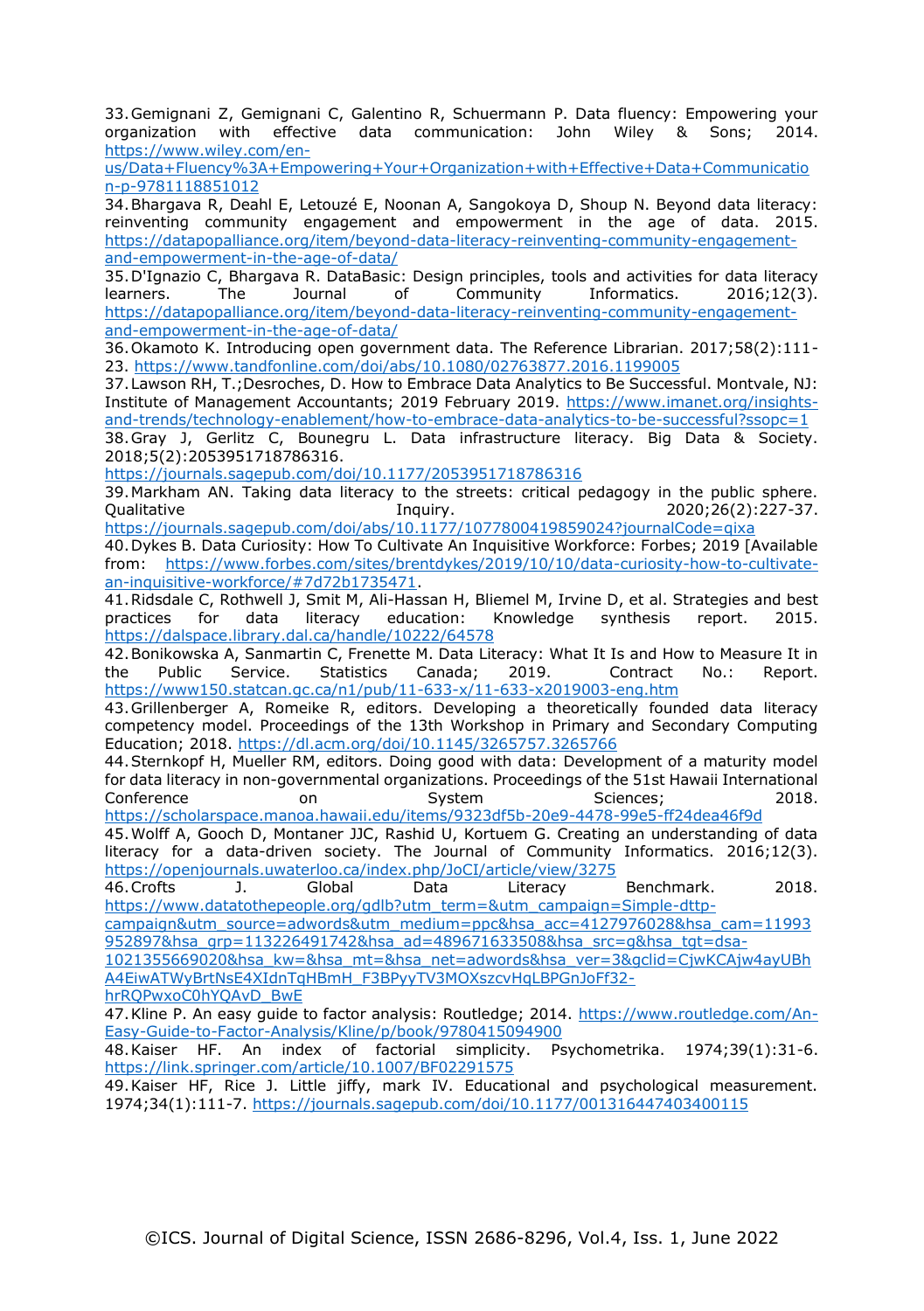## **A conceptual framework for assessing information security management practices in selected universities in Uganda**

Benjamin Ahimbisibwe 1<sup>[0000-0002-0570-1274]</sup>, Peter Nabende 1[ 0000-0003-2141-7940]

<sup>1</sup> Makerere University, Kampala, Uganda

Published online: June 12, 2022 | [https://doi.org/10.33847/2686-8296.4.1\\_2](https://doi.org/10.33847/2686-8296.4.1_2)

**Abstract.** The purpose of this paper is to present a conceptual framework for assessing managerial level information security practices, governance, and activities in selected university institutions in Uganda. Extant literature was drawn from existing information security management practices in different organizations. The proposed conceptual framework consisted of four manageable areas, namely, information security governance practices, information security practices, personnel management practices, and physical security practices. These areas are further subdivided into 25 categories that provide a formal checklist for assessing existing information security management practices in university institutions in Uganda.

**Keywords:** Conceptual framework, information security management practices, university institutions in Uganda.

#### **References**

1. Abawajy, J. (2014). User preference of cyber security awareness delivery methods. Behaviour & Information Technology, 33(3), 237-248. URL:<https://doi.org/10.1080/0144929X.2012.708787>

2. Alshaikh, M., Ahmad, A., Maynard, S. B., & Chang, S. (2014). Towards a taxonomy of information security management practices in organisations. ACIS.

URL:<https://openrepository.aut.ac.nz/handle/10292/8174>

3. Alshaikh, M. (2018). *Information security management practices in organisations*. PhD thesis, The University of Melbourne. URI:<http://hdl.handle.net/11343/208934>

4. Aromataris, E. (2014). The systematic review: an overview. *American Journal of Nursing*, March 2014, Vol. 114(3).URL:<https://doi.org/10.1097/01.naj.0000444496.24228.2c>

5. Babatunde, D. A., & Selamat, M. H. (2012). Investigating information security management and its influencing factors in the Nigerian banking industry: a conceptual model. *International Journal on Social Science & Art*, 2(2), 55-59. URL:

[https://www.researchgate.net/profile/Dorcas-Adebola-Babatunde-2/publication/264884940\\_](https://www.researchgate.net/profile/Dorcas-Adebola-Babatunde-2/publication/264884940_)

6. Baxter, R. J., Holderness Jr, D. K., & Wood, D. A. (2016). Applying basic gamification techniques to IT compliance training: Evidence from the lab and field. *Journal of information systems*, 30(3), 119-133. URL:<https://doi.org/10.2308/isys-51341>

7. Bilsky, S. A., Cole, D. A., Dukewich, T. L., Martin, N. C., Sinclair, K. R., Tran, C. V. & Maxwell, M. A. (2013). Does supportive parenting mitigate the longitudinal effects of peer victimization on depressive thoughts and symptoms in children? *Journal of abnormal psychology*, 122(2), 406-419. URL:<https://doi.org/10.1037%2Fa0032501>

8. Bogere A., Haolader, F. A., & Mahbubur, R. A. (2013). The influence of ICT security to academic environment at universities, case study Uganda: *International Journal of Innovative Research in Science, Engineering and Technology*, Vol 2, 4866-4873. ISSN: 2319-8753. URL: [http://www.rroij.com/open-access/the-influence-of-ict-security-to-academicenvironment-at](http://www.rroij.com/open-access/the-influence-of-ict-security-to-academicenvironment-at-universities-case-study-uganda.pdf)[universities-case-study-uganda.pdf](http://www.rroij.com/open-access/the-influence-of-ict-security-to-academicenvironment-at-universities-case-study-uganda.pdf)

9. Coventry, W.L. & Keller, M. C. (2005). Estimating the extent of parameter bias in the classical twin design: A comparison of parameter estimates from extended twin-family and classical twin designs. *Twin Research and Human Genetics*, 8(3), 214-223. URL:<https://doi.org/10.1375/1832427054253121>

10.Kisakye, A. (2012). *An investigation into information security practices implemented by Research and Education Networks of Uganda (RENU)*. Masters thesis, Rhodes University. URL: <https://research.ict.ru.ac.za/snrg/Theses/Kisakye%202012%20MSc.pdf>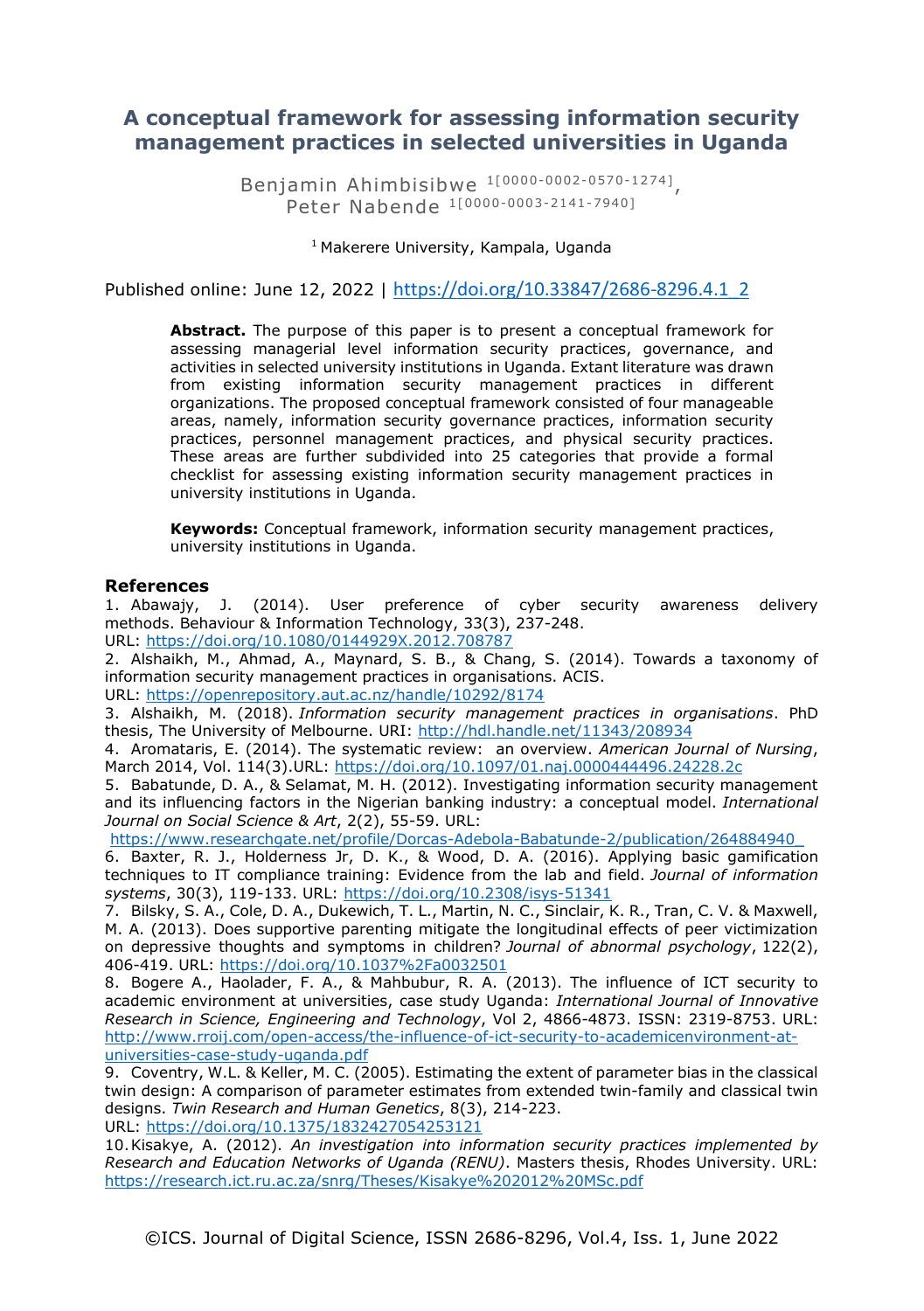11.Komatsu, A., Takagi, D., & Takemura, T. (2013). Human aspects of information security: An empirical study of intentional versus actual behavior. *Information Management & Computer Security*, 21(1), 5-15. URL:<https://doi.org/10.1108/09685221311314383>

12.Mbabazi, B. P., Kareyo, M. and Muwanga–Zake, J.W.F. (2016). Assessing the implementation of information security policy in Ugandan Universities. *Global Journal of Engineering Science and Researches*, 3(11), 1-7. ISSN 2348-8034. URL: [http://www.gjesr.com/Issues%20PDF/Archive-](http://www.gjesr.com/Issues%20PDF/Archive-2016/November-2016/1.pdf)[2016/November-2016/1.pdf](http://www.gjesr.com/Issues%20PDF/Archive-2016/November-2016/1.pdf)

13.Mugyenyi,R. (2017). Analysing information systems security in higher learning institutions of Uganda. *International Journal of Scientific & Technology Research*, 6(10), 385-392. ISSN: 2277- 8616. URL: [https://www.ijstr.org/final-print/oct2017/Analysing-Information-Systems-Security-](https://www.ijstr.org/final-print/oct2017/Analysing-Information-Systems-Security-In-Higher-Learning-Institutions-Of-Uganda.pdf)[In-Higher-Learning-Institutions-Of-Uganda.pdf](https://www.ijstr.org/final-print/oct2017/Analysing-Information-Systems-Security-In-Higher-Learning-Institutions-Of-Uganda.pdf)

14.Naz, F., Aftab, J., & Awais, M. (2016). Impact of human resource management practices (HRM) on performance of SMEs in Multan, Pakistan. *International Journal of Management, Accounting and Economics*, 3(11), 699-708. URL: [https://www.ijmae.com/article\\_116565.html](https://www.ijmae.com/article_116565.html) 15.Oyelami, J. O., & Ithnin, N. B. (2015). Establishing a sustainable information security management policy in organization: A guide to information security management practice (ISMP). *International Journal of Computer and Information Technology*, 4(01), 44-49. URL: <https://www.ijcit.com/archives/volume4/issue1/Paper040107.pdf>

16.Qingxiong, M., Schmidt, M. B., & Pearson, J. M. (2009). An Integrated Framework for Information Security Management. Review of Business, 30(1). URL:

link.gale.com/apps/doc/A220136074/AONE?u=googlescholar&sid=bookmark-AONE&xid=19347e2e

17.Ravitch, S. M., & Riggan, M. (2016). Reason & Rigor: How conceptual frameworks guide research. Sage Publications. URL: [https://doi.org/10.1177/105268461602600504](https://doi.org/10.1177%2F105268461602600504)

18.Radhakrishna, A., & Raju, R. S. (2015). A Study on the effect of human resource development on employment relations. IUP Journal of Management Research, 14(3), 28. URL: [https://www.iupindia.in/1507/Management%20Research/A\\_Study\\_on\\_the\\_Effect.html](https://www.iupindia.in/1507/Management%20Research/A_Study_on_the_Effect.html)

19.Rantos, K., Fysarakis, K., & Manifavas, C. (2012). How effective is your security awareness program? An evaluation methodology. Information Security Journal: A Global Perspective, 21(6), 328-345. URL:<https://doi.org/10.1080/19393555.2012.747234>

20.Sarode, A. P., & Deore, S. S. (2017). Role of third-party employee verification and background checks in HR management: An overview. Journal of Commerce and Management Thought, 8(1), 86. URL:

<https://indianjournals.com/ijor.aspx?target=ijor:jcmt&volume=8&issue=1&article=006>

21.Solaiman, B., Bosse, E., Pigeon, L., Gueriot, D., & Florea, M. C. (2015). A conceptual definition of a holonic processing framework to support the design of information fusion systems. Information Fusion, 21, 85-99. URL:<https://doi.org/10.1016/j.inffus.2013.08.004>

22.Soomro, Z. A., Shah, M. H., & Ahmed, J. (2016). Information security management needs more holistic approach: A literature review. International Journal of Information Management, 36(2), 215-225. URL:<https://doi.org/10.1016/j.ijinfomgt.2015.11.009>

23.Stewart, J. M., Chapple, M., & Gibson, D. (2015). *Certified information systems security professional study guide.* John Wiley & Sons. 7th Edition. URL: [https://www.wiley.com/en](https://www.wiley.com/en-us/CISSP+%28ISC%292+Certified+Information+Systems+Security+Professional+Official+Study+Guide%2C+7th+Edition-p-9781119042716)[us/CISSP+%28ISC%292+Certified+Information+Systems+Security+Professional+Official+Stu](https://www.wiley.com/en-us/CISSP+%28ISC%292+Certified+Information+Systems+Security+Professional+Official+Study+Guide%2C+7th+Edition-p-9781119042716) [dy+Guide%2C+7th+Edition-p-9781119042716](https://www.wiley.com/en-us/CISSP+%28ISC%292+Certified+Information+Systems+Security+Professional+Official+Study+Guide%2C+7th+Edition-p-9781119042716)

24.Tawfik, G. M., Dila, K. A. S., Mohamed, M. Y. F., Tam, D. N. H., Kien, N. D., Ahmed, A. M., & Huy, N. T. (2019). A step-by-step guide for conducting a systematic review and meta-analysis with simulation data. Tropical medicine and health, 47(1), 1-9. URL: <https://tropmedhealth.biomedcentral.com/articles/10.1186/s41182-019-0165-6>

25.Trim, P. R. J., Lee, Y. I., & Weston, D. (2014). An interdisciplinary approach and framework for dealing with security breaches and organizational recovery. British Embassy Seoul. URL: <http://www.iaac.org.uk/media/1067/reporttrimyoumcybersecuritymarch14.pdf>

26.Tryfonas, T. H. E. O. (2010). Information security management and standards of best practice. Handbook of Electronic Security and Digital Forensics. World Scientific Publishing Co, 207-236. URL:<https://doi.org/10.1142/7110>

27.National Information Technology Authority (NITA) Uganda (2014). National Information Security Policy. National Information Security Framework (NISF) Publication, Uganda.

28.Varpio, L., Paradis, E., Uijtdehaage, S., & Young, M. (2020). The distinctions between theory, theoretical framework, and conceptual framework. Academic Medicine, 95(7), 989-994. URL: <https://doi.org/10.1097/ACM.0000000000003075>

29.Whitman, M., & Mattord, H. J. (2014). Information security governance for the non-security business executive. URL: <https://digitalcommons.kennesaw.edu/facpubs/3204/>

©ICS. Journal of Digital Science, ISSN 2686-8296, Vol.4, Iss. 1, June 2022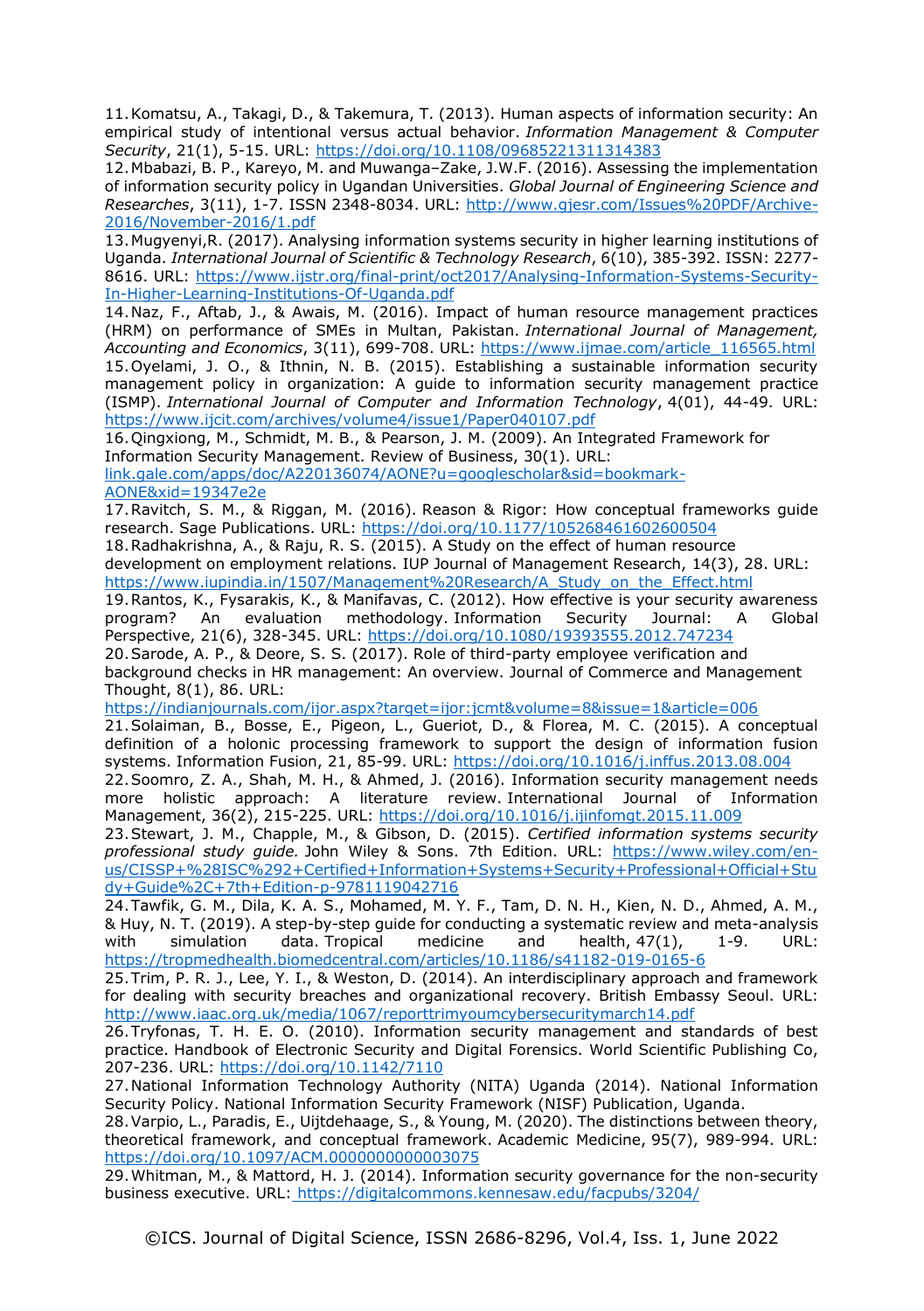30.Williams, G. M., Kroes, R., & Munro, I. C. (2000). Safety evaluation and risk assessment of the herbicide Roundup and its active ingredient, glyphosate, for humans. Regulatory toxicology and pharmacology, 31(2), 117-165. URL:<https://doi.org/10.1006/rtph.1999.1371> 31.Yaokumah, W., & Brown, S. (2014). An empirical examination of the relationship between information security/business strategic alignment and information security governance domain areas. Journal of Law and Governance,  $9(2)$ . URL:<https://doi.org/10.15209/jbsge.v9i2.718> 32.Zaini, M. K., Masrek, M. N., & Sani, M. K. J. A. (2020). The impact of information security management practices on organisational agility. Information & Computer Security. URL: <https://doi.org/10.1108/ICS-02-2020-0020>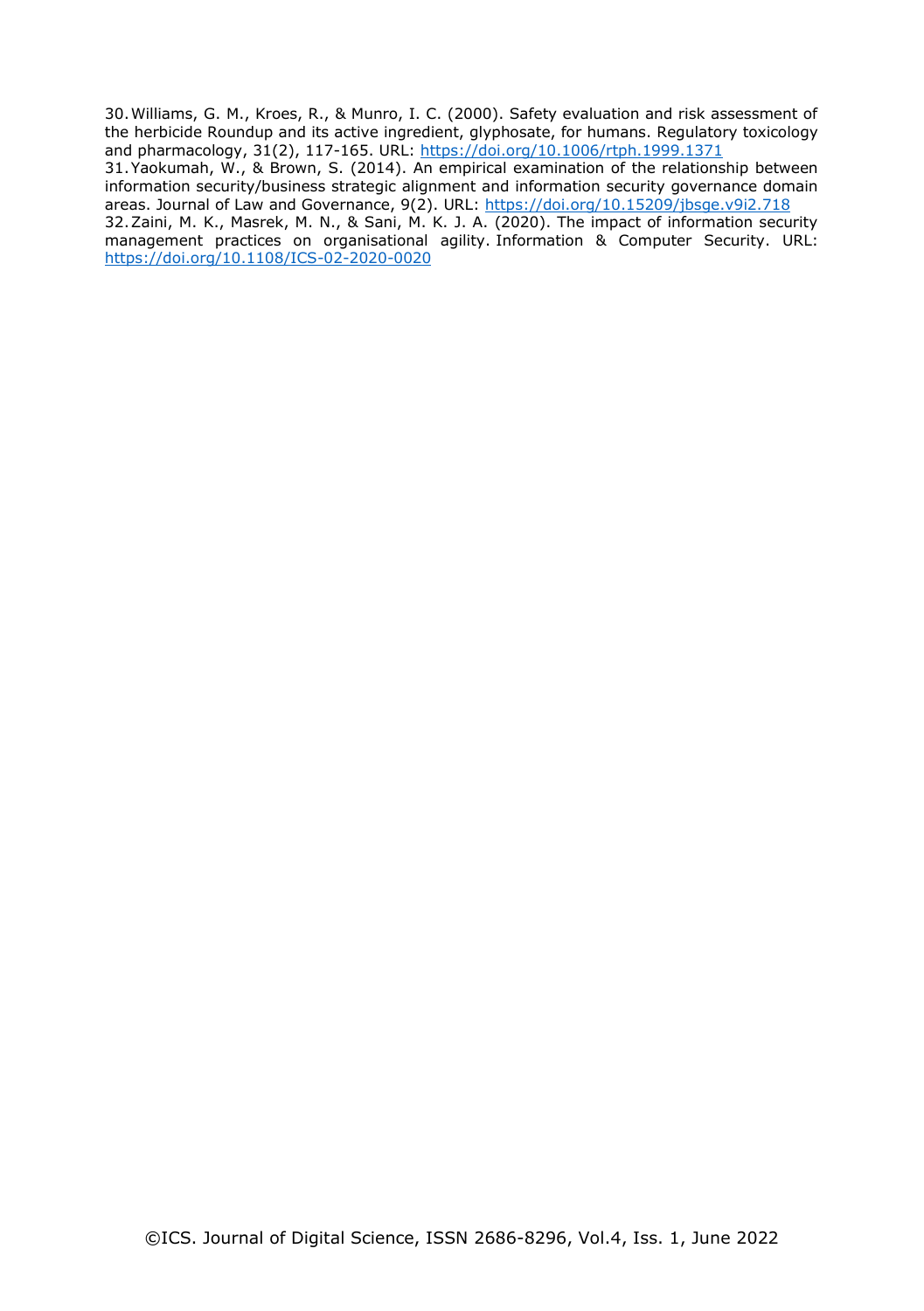## **Some Features of Social Structures and Institutions Transformation in the Digital Age**

Artem Balyakin1[0000-0002-8655-7998] , Marina Nurbina<sup>1[0000-0002-8063-9706]</sup>, Sergey Taranenko<sup>1</sup>

## <sup>1</sup> NRC Kurchatov Institute, Moscow, Russia

Published online: June 12, 2022 | [https://doi.org/10.33847/2686-8296.4.1\\_3](https://doi.org/10.33847/2686-8296.4.1_3)

Abstract. The paper examines the peculiarities of digitalization processes influence on the architecture of emerging socio-economic relations. The legal regulation issues of digital technologies and the shifts they cause in public life are considered. The relations arising in connection with the regulation of big data are compared. The evolution of big data into smart content is described. The phenomenon of the "digital twin" is considered, as well as its impact on the social sphere. The tendency to move away from the policy of direct prohibitions in the field of digital technologies and the transition to the control of physical entities (data centers) and the regulation of methods and approaches to data processing (algorithms) is shown. It is noted that the existing expectations from digitalization are overstated. At the same time, the increasing influence of digital technologies significantly changes the existing socio-economic landscape, generating new risks. The answer to these challenges should be the joint work of authorities, business, society and the expert community on the formation of digital culture. It is shown that an important aspect should be the development of expert systems that translate qualitative characteristics into quantitative indicators.

**Keywords:** Big data, legal regulation, artificial intelligence, digital twin, digitalization, social systems, transformation.

## **Acknowledgments**

This work was supported by RFBR grant № 20-010-00576. Authors thank Zhulego V.G. for useful discussions.

## **References**

1. Walker, M., Burton, B.: Hype Cycle for Emerging Technologies (2015), [https://www.gartner.com/en/documents/3100227,](https://www.gartner.com/en/documents/3100227) last accessed 2022/03/31.

2. Gartner Top 10 Strategic Technology Trends For 2020, [https://www.gartner.com/smarterwithgartner/gartner-top-10-strategic-technology-trends-for-](https://www.gartner.com/smarterwithgartner/gartner-top-10-strategic-technology-trends-for-2020/)[2020/,](https://www.gartner.com/smarterwithgartner/gartner-top-10-strategic-technology-trends-for-2020/) last accessed 2022/02/21.

3. Manuka, J., Chui, M., Brown, B., Bughin, J., Hobbs, R., Roxburgh, C., Byers, A.: Big data: The next frontier for innovation, competition, and productivity  $/$  McKinsey Global Institute (2011).

4. Measuring the Digital Transformation: A Roadmap for the Future (2019), [https://www.oecd.org/publications/measuring-the-digital-transformation-9789264311992](https://www.oecd.org/publications/measuring-the-digital-transformation-9789264311992-en.htm) [en.htm,](https://www.oecd.org/publications/measuring-the-digital-transformation-9789264311992-en.htm) last accessed 2022/03/31.

5. Melnik, M., Antipova, T. (2020) Organizational Aspects of Digital Economics Management. In: ICIS 2019. Lecture Notes in Networks and Systems, vol 78, pp. 148-162. Springer, Cham. https://doi.org/10.1007/978-3-030-22493-6\_14.

6. Ross, G., Antipova, T., Konyavsky, V. (2022) Methodology for Innovative Projects' Financing in IT Business. Lecture Notes in Networks and Systems, 381, pp. 257–268. https://doi.org/10.1007/978-3-030-93677-8\_22.

7. Nurakhov N.N. (2020) The Basic Processes of Creating a Megascience Project. Lecture Notes in Networks and Systems, 78, pp. 329-339. https://doi.org/10.1007/978-3-030-22493-6\_29.

8. Saaty, T.L.: Decision making with dependence and feedback: The Analytic Network Process. Pittsburgh: RWS Publications (1996).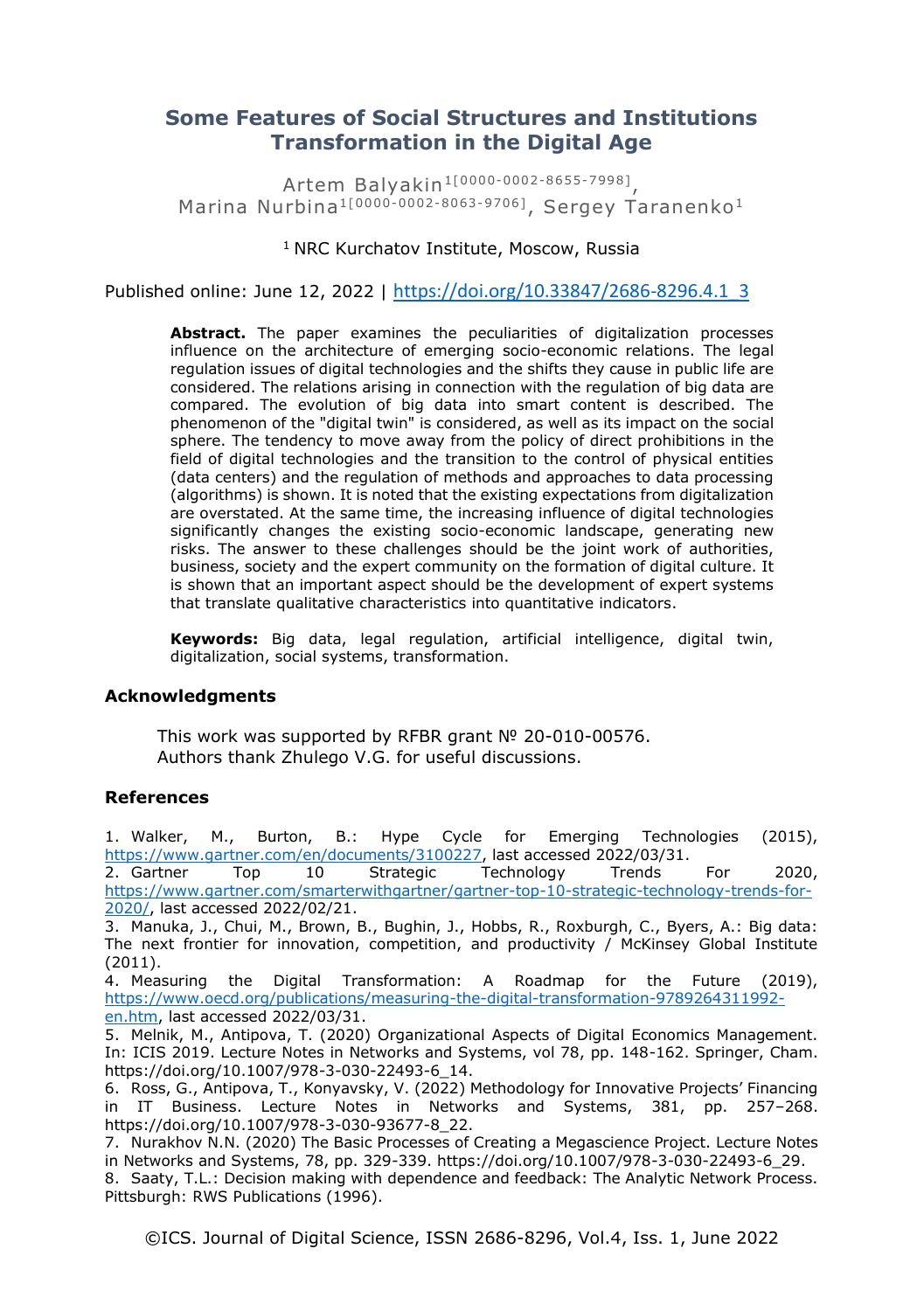9. Saaty, T.L. (2008) The Analytic Hierarchy and Analytic Network measurement processes: Applications to decisions under risk / European Journal of Pure and Applied Mathematics, 1(1), pp. 122-196.

10.Balyakin A.A., Domnich A.S., Zhulego V.G., Taranenko S.B. Designing the Future: Nonlinear Dynamics in Economic Models. Integral Scientific and Practical Interindustry Journal. 2011. No. 1 (57), pp. 33-35.

11.Lynch, C.: Big data: How do your data grow? Nature, 455, 28-29 (2008).

12.Mayer-Schönberger, V., Cukier, K.: Big Data: A Revolution That Will Transform How We Live, Work, and Think. Moscow: Mann, Ivanov & Ferber (2014).

13.Balyakin, A.A., Nurbina, M.V., Taranenko, S.B. (2021) Ethics in Big Data: Myth or Reality. In: Á. Rocha et al. (eds.) Information Technology and Systems, AISC 1330, pp. 14–22.

14.A. Pentland Social Physics: How Social Networks Can Make Us Smarter. Penguin Books. 2015 15.Cathy O'Neil Weapons of Math Destruction: How Big Data Increases Inequality and Threatens Democracy Crown, 2016

16. Ivanov V.V., Malinetskii G.G. Contours of digital reality. Humanitarian technological revolution and the choice of the future. Lenand, Moscow, 2018, 344 p.

17.Kai-Fu Lee, AI Superpowers: China, Silicon Valley, and the New World Order, Boston, Mass, 2018

18.Balyakin, A.A., Nurbina, M.V., Taranenko, S.B. (2021) Some Current Aspects of Big Data Evolution. In T. Antipova (Ed.). ICADS 2021, AISC 1352, pp. 444–450. https://doi.org/10.1007/978-3-030-71782-7\_39.

19.Dawkins, Richard: The Extended Phenotype, Oxford University Press, p. 109 (1982).

20.FAIR Principles, [https://www.go-fair.org/fair-principles/,](https://www.go-fair.org/fair-principles/) last accessed 2022/05/13.

21.Balyakin, A.A., Malyshev, A.S.: Big data management in research infrastructures. In: Open Systems. DBMS. 2020(3), pp. 40-42. Moscow (2020).

22.Birhane, A.: Algorithmic injustice: a relational ethics approach. Perspective, Patterns 2, vol. 2(2), 100205, February 12 (2021).

23.Griffy-Brown C., Chun M., Miller H., Lazarikos D. How Do We Optimize Risk in Enterprise Architecture when Deploying Emerging Technologies? J. Digit. Sci. **3**(1), 3 – 13 (2021). https://doi.org/10.33847/2686-8296.3.1\_1.

24.Balyakin A.A., Malyshev A.S., Nurbina M.V., Titov M.A. (2020) Big Data: Nil Novo Sub Luna. In: ICIS 2019. Lecture Notes in Networks and Systems, vol 78, pp. 364-373. Springer, Cham. https://doi.org/10.1007/978-3-030-22493-6\_32.

25.Harari, Y.N: 21 Lessons for the 21st Century. p. 416, Vintage Digital (2018).

26.Ustinova, Y. (2021) The true and fair view concept: the palette of controversial points (of «worth banning» to «worth keeping»). J. Digit. Art Humanit., **2**(1), 39-47. https://doi.org/10.33847/2712-8148.2.1\_4.

27.Balyakin, A.A., 1, Taranenko, S.B., Nurbina, M.V., Titov, M.A. Social Aspects of Big Data Technology Implementation. J. Digit. Sci., **1**(1), 15-24 (2019). https://doi.org/10.33847/2686- 8296.1.1\_2.

28.Sadowski, J.: When data is capital: Datafication, accumulation, and extraction. Research Article, 6(1), 1-12 (2019).

29.Kemper, J., Kolkman, D.: Transparent to whom? No algorithmic accountability without a critical audience. Information, Communication & Society, 2081-2096 (2018).

30.Kirsten, M.: Ethical Implications and Accountability of Algorithms. Journal of Business Ethics, 160(4), 835–850 (2019).

31.Engin, Z., Treleaven, Ph. (2019). Algorithmic Government: Automating Public Services and Supporting Civil Servants in using Data Science Technologies. The Computer Journal, 62(3), pp. 448–460.

32.Pariser, E.: The Filter Bubble: What the Internet Is Hiding from You. New York: Penguin Press. (2011).

33.Viewpoint: China risks damaging science ties by forging own path on research ethics. [https://sciencebusiness.net/news/viewpoint-china-risks-damaging-science-ties-forging-own](https://sciencebusiness.net/news/viewpoint-china-risks-damaging-science-ties-forging-own-path-research-ethics)[path-research-ethics,](https://sciencebusiness.net/news/viewpoint-china-risks-damaging-science-ties-forging-own-path-research-ethics) last accessed 2021/09/23.

34.Chetverikov, A.O. (2018). Organizatsionno-pravovye formy bolshoy nauki (megasayens) v usloviyakh mezhdunarodnoy integratsii: sravnitelnoe issledovanie. Legal forms of big science (megascience) in the context of. Legal science, 1 (1), 13-27; 2 (2), 34-50.

35.Von Weizsaecker, E., Wijkman, A.: Come On! Capitalism, Short-termism, Population and the Destruction of the Planet. Springer Science+Business Media LLC. (2018).

36.Balyakin, A.A., Nurbina, M.V., Taranenko, S.B. (2020) Comparative legal features of the formation of a digital ecosystem. Int. Legal Courier 1–2(37–38), 42–45.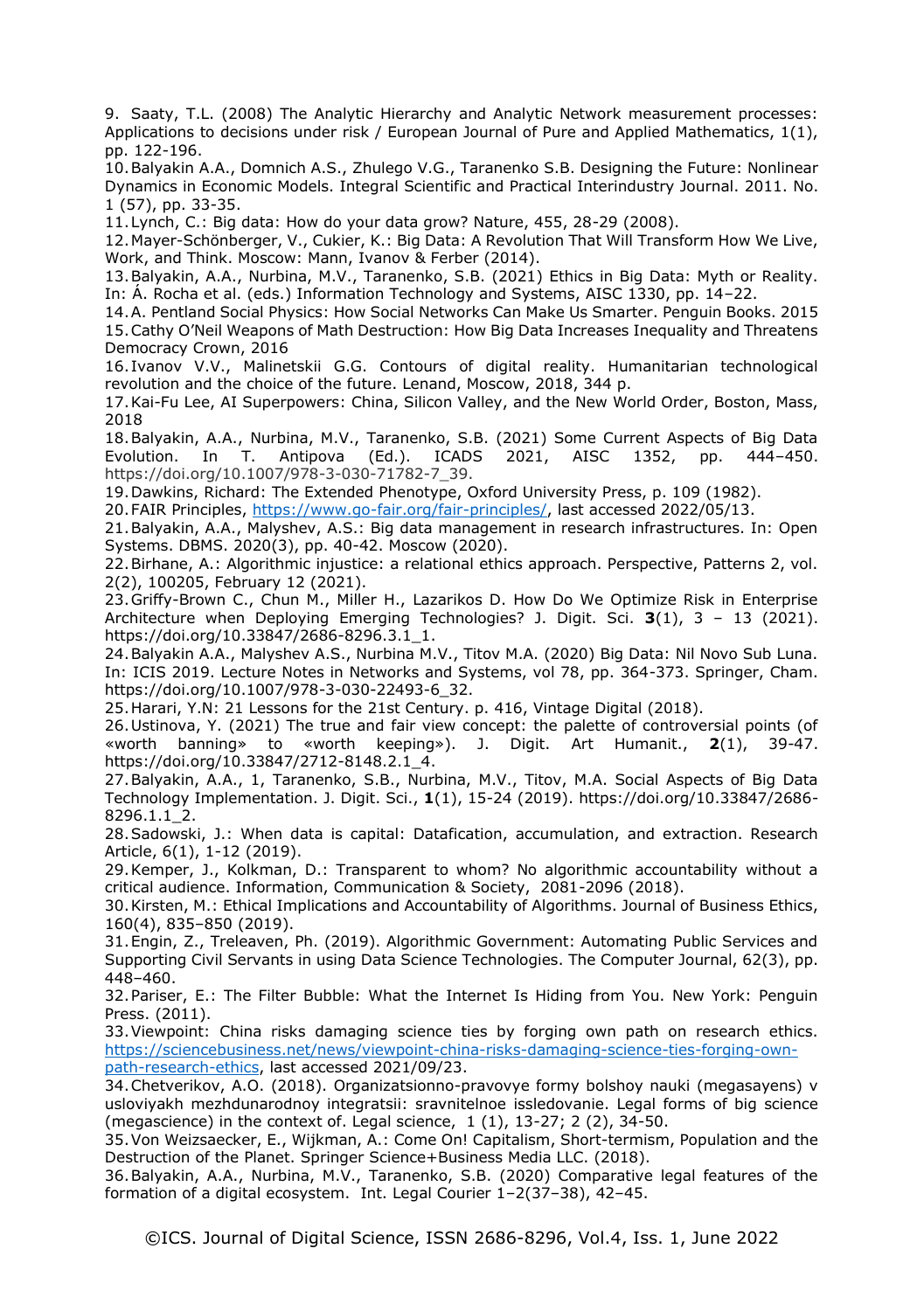37.The decree of the President of the Russian Federation. About the strategy for the development of the information society in the Russian Federation for 2017-2030. No. 203, 09.05.2017

38.Order of the Government of the Russian Federation of July 28, 2017 No. 1632-r Program "Digital Economy of the Russian Federation", http://static.government.ru/media/files/9gFM4FHj4PsB79I5v7yLVuPgu4bvR7M0.pdf, last accessed 2022/02/02.

39.URL: [https://e-cis.info/news/568/82077/,](https://e-cis.info/news/568/82077/) last accessed 2019/05/20.

40.Fei Tao et al. (2018). Digital twin-driven product design framework. International Journal of Production Research, 57(12), pp. 3935–3953.

41.Gartner Survey Reveals Digital Twins Are Entering Mainstream Use (2019) / Gartner. [https://www.gartner.com/en/newsroom/press-releases/2019-02-20-gartner-survey-reveals](https://www.gartner.com/en/newsroom/press-releases/2019-02-20-gartner-survey-reveals-digital-twins-areentering-mai)[digital-twins-areentering-mai,](https://www.gartner.com/en/newsroom/press-releases/2019-02-20-gartner-survey-reveals-digital-twins-areentering-mai) last accessed 2019/03/31.

42.Digital Twin Market by Technology, Type (Product, Process, and System), Application (predictive maintenance, and others), Industry (Aerospace & Defense, Automotive & Transportation, Healthcare, and others), and Geography - Global Forecast to 2026. (2020), [https://www.marketsandmarkets.com/Market-Reports/digital-twin-market-225269522.html,](https://www.marketsandmarkets.com/Market-Reports/digital-twin-market-225269522.html) last accessed 2020/05/13.

43.Singh, M., Fuenmayor, E., Hinchy, E.P., Qiao, Y., Murray, N., Devine, D.: Digital Twin: Origin to Future. Appl. Syst. Innov, 4, 36 (2021).

44.Balyakin, A.A., Nurakhov, N.N., Nurbina M.V. (2021). Digital Twins vs Digital Trace in Megascience Projects. In Á. Rocha et al. (Eds.). ICITS 2021, AISC 1330, pp. 534–539.

45.Crease, R.P., Westfall, C.: The New Big Science Physics Today, 69 (5), pp. 30-36 (2016).

46.URL: [https://digital-strategy.ec.europa.eu/en/news/new-projects-enrich-ai-demand](https://digital-strategy.ec.europa.eu/en/news/new-projects-enrich-ai-demand-platform)[platform,](https://digital-strategy.ec.europa.eu/en/news/new-projects-enrich-ai-demand-platform) last accessed 2022/03/31.

47.URL: https://www.feam.eu/wp-content/uploads/International-Health-Data-Transfer\_2021\_web.pdf, last accessed 2021/10/10.

48.URL: https://sciencebusiness.net/news/data-protections-rules-harming-eu-leadershiphealth-research-says-report, last accessed 2022/05/22.

49.URL: [https://sciencebusiness.net/news/time-harmonise-artificial-intelligence-principles](https://sciencebusiness.net/news/time-harmonise-artificial-intelligence-principles-experts-say)[experts-say,](https://sciencebusiness.net/news/time-harmonise-artificial-intelligence-principles-experts-say) last accessed 2022/03/10.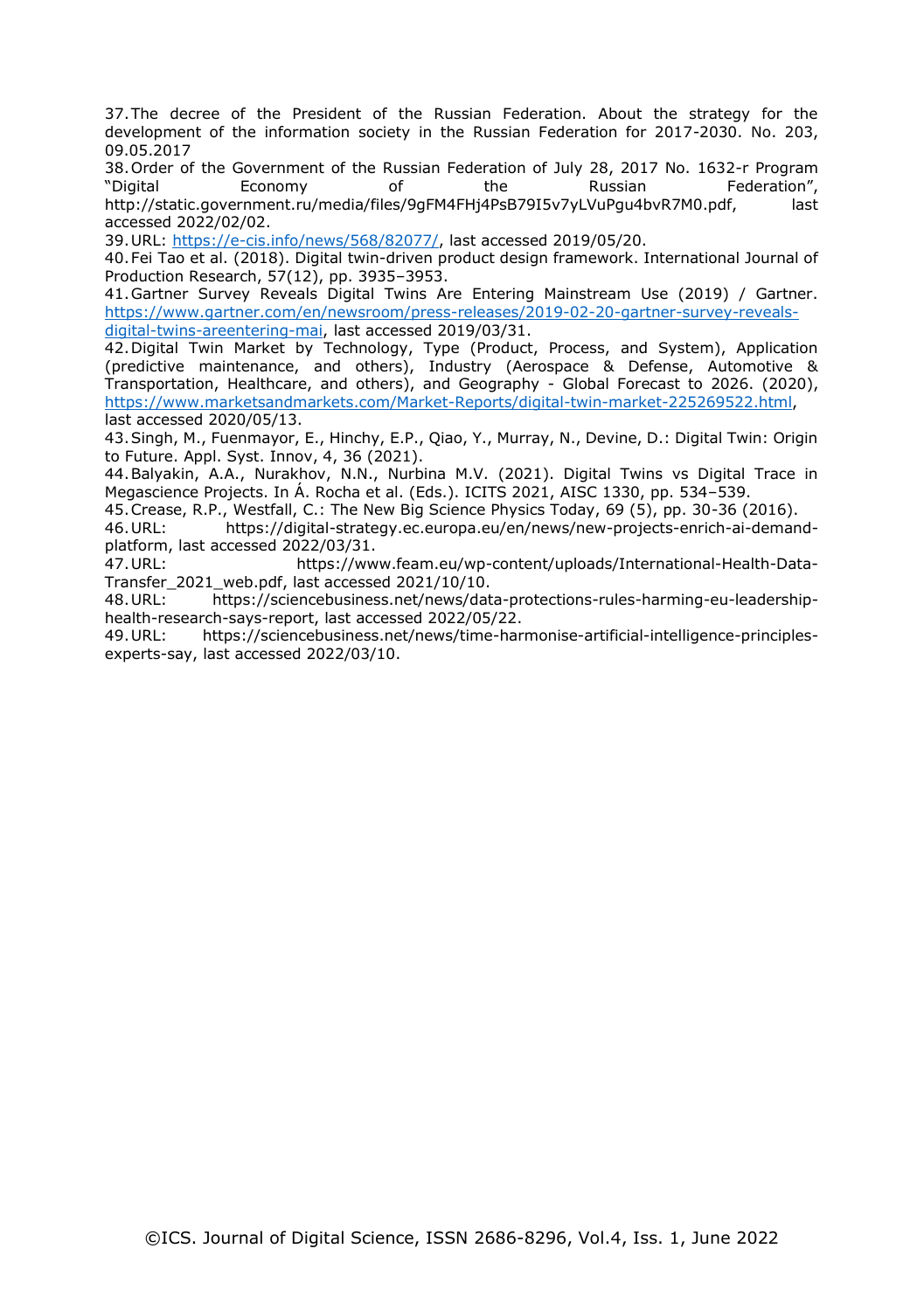## **Geomatics and smart tools in Digital Land Resources Mapping and Sustainability of Coastal Agriculture, Egypt**

Mohamed Zahran<sup>1</sup> [0000-0002-4747-6191] and Abd-Alla Gad<sup>1</sup> [0000-0002-2249-4246]

 $1$  National Authority for Remote Sensing and Space Science (NARSS), Cairo, Egypt

Published online: June 12, 2022 | [https://doi.org/10.33847/2686-8296.4.1\\_4](https://doi.org/10.33847/2686-8296.4.1_4)

**Abstract.** The northwestern coast of Egypt is characterized by an international interest due to its history and magnificent environment. The area was known as being the bread basket during the Greek and Roman periods. Recently, drastic changes in land use resulting in destructing many of water harvesting tools, thus diminution of the agriculture importance. Restoration of the area and planning self-sufficient communities needs to develop a sustainable land resources database for these regions. Multi concept of remote sensing and the Geographic Information System (GIS) permit to store, merge, and manipulate the huge amounts of thematic maps and attribute data. Sentinel satellite image 2018 scenes, covering the study area at the Egyptian northwestern coast, were acquired. ENVI software was used for image processing. A number of 53 topographic maps at scale 1:50000 were used to input GIS thematic layers relevant to land resources, using Arc\_GIS 10.2 system. Field investigation was carried out to represent different soil units and collect ground control points. Chemical and physical soil properties were determined to assist soil classification. Soil map was produced including dominant geographic units and soil association. MicroLEIS system was employed to define soil suitability classes to olives, peach, wheat, beans, and sunflower crops. An intelligent module will be added to analyze the digital maps, interact the given data with learning tool (layer) to provide the decision makers with suggested solution not only information. The results showed that the soils are generally characterized by the presence of Calcic, Petrogypsic and Salic horizons. The limiting factors found in the piedmont and coastal plains are salinity, soil depth and texture. These factors decrease the suitability classes to be between S2 and S5.It can be concluded that the digital mapping of land resources using Geographic Information System (GIS) and satellite data preserve in the investment spent in soil and other thematic mapping.

**Keywords:** Soils, Space data, GIS, Digital soil mapping, Egypt, IoT.

## **References**

1. Berger, K., Atzberger, C., Danner, M., D'Urso, G., Mauser, W., Vuolo, F., Hank, T., (2018). Evaluation of the PROSAIL model capabilities for future hyperspectral model environments: a review study. Remote Sens. (Basel) 10 (851).

2. Bishop, T.F.A., McBratney, A.B., Whelan, B.M., (2001). "Measuring the quality of digital soil maps using information criteria." Geoderma, 105, 93– 111.

3. CONOCO, (1989). "Stratigraphic Lexicon and Explanatory Notes to the Geographical Map of Egypt 1: 500,000" Editor: Maurice Harmina, Eberhard Klitzsch and Franz K. List, Conoco Inc., Cairo, Egypt.

4. Dobos, E. Norman, B. Bruee, W. Luca, M. Chris, J. and Erika, M. (2002). "The Use of DEM and Satellite Images for Regional Scale Soil Database" 17th World Congress of Soil Science (WCSS), 14-21 August 2002, Bangkok, Thailand

5. Egyptian metrological Authority (1996). "Climatic Atlas of Egypt" Published., Arab republic of Egypt. Ministry of transport.

6. FAO (1970). "United Arab Republic: Pre-investement survey of the northwestern coastal region" Comprehensive account of the project. Technical Report 1 ESE: SF/UAR 49: 109 P., 5 Maps.

7. FAO (2006). "Guidelines for soil description" Fourth edition, FAO, Rome, ISBN 92-5-105521-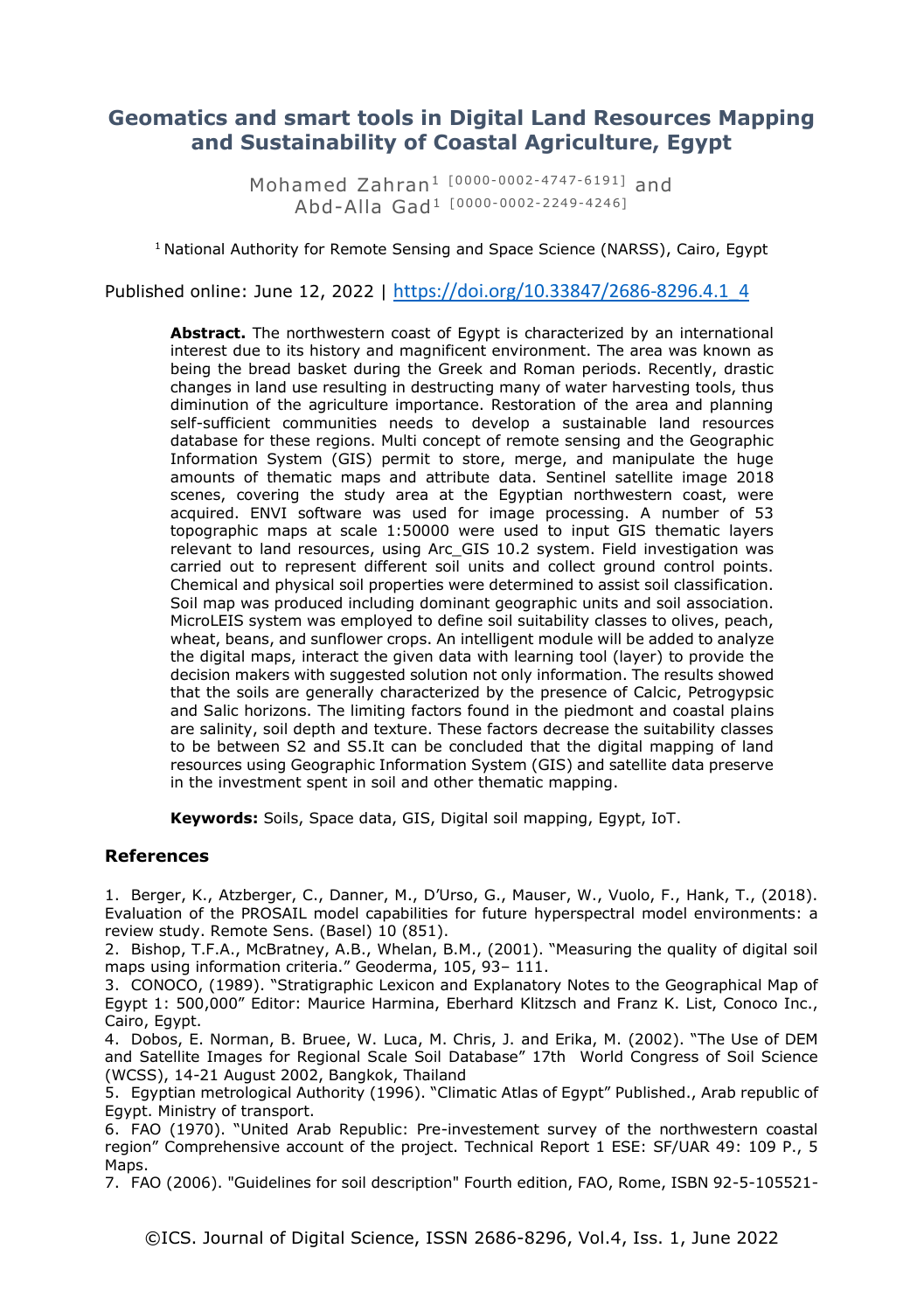1.

8. Hammad, M.A., Haraga, A., El Shazly M., and Omar M. (1981). "Morphopedological studies of the soils of North Western Coast of Egypt" Egypt. J. soil sci. 21, No. 1 pp. 79-97, 1981.

9. Hastie, T., Tibshirani, R., Friedman, J., (2001). "The elements of statistical learning: data mining, inference and prediction." Springer Series in Statistics, Springer-Verlag, New York.

10.Lanaras, C., Bioucas-Dias, J., Baltsavias, E., Schindler, K., 2017. Super-Resolution of multispectral multiresolution images from a single sensor. IEEE Computer Society Conference on Computer Vision and Pattern Recognition Workshops 1505–1513.

11.NARSS (2005). "Environmental Evaluation of Land Resources in the Northwestern Coast of Egypt, Using Space Data and Land Information Systems" Final report, National Authority for Remote Sensing and Space science (NARSS), Cairo, Egypt.

12.USDA, (2004). "Soil Survey Laboratory Methods Manual" Soil Survey Investigation Report No. 42 Version 4.0 November 2004.

13.Zinck, J.A. and Valenzuela, C. R. (1990). "Soil geographic database: structure and application examples" ITC j. 3, 270.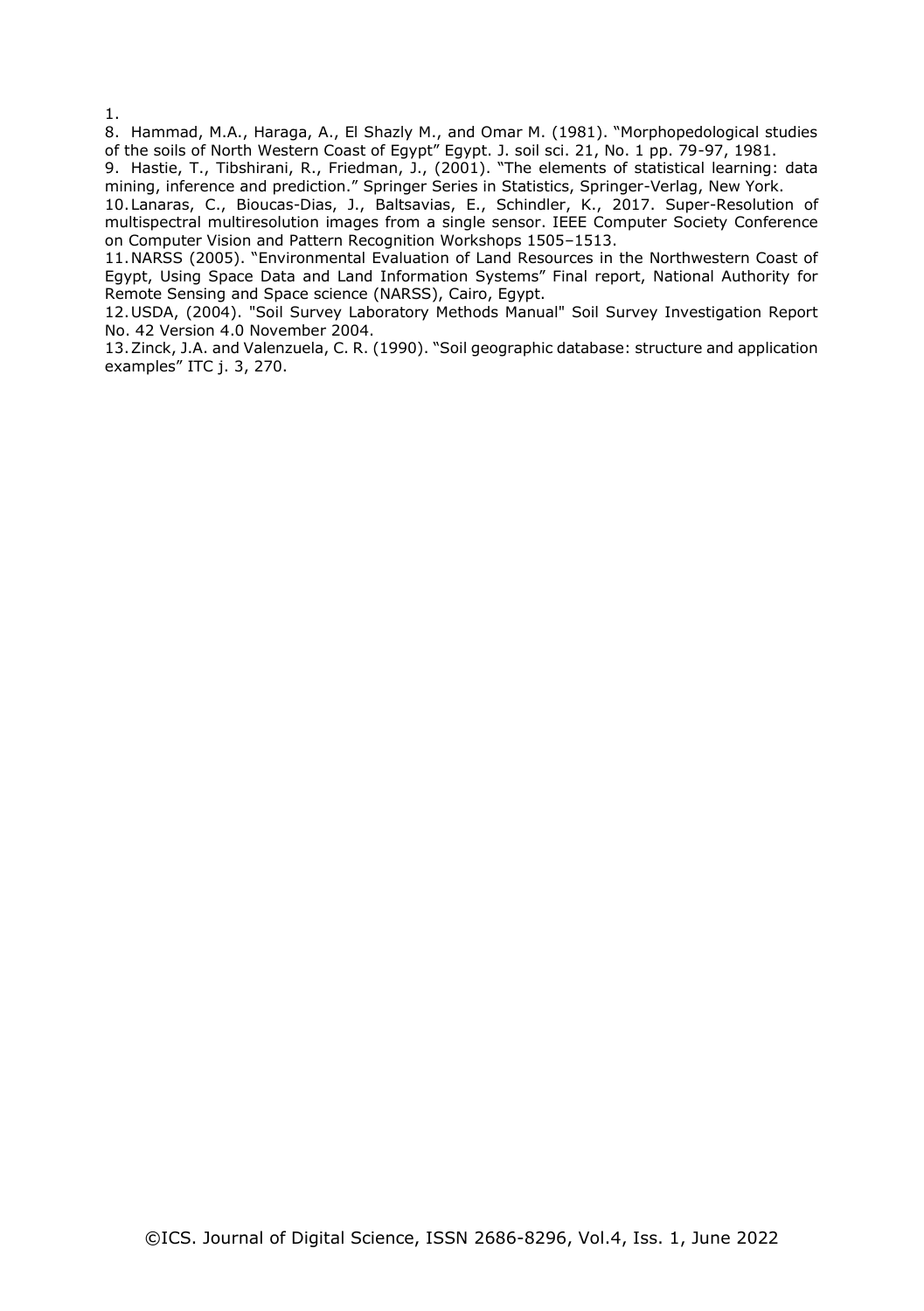## **Improving Business Processes by Applying the Kaizen Philosophy in a Macedonian Textile Company**

Elizabeta Mitreva  $1[0000-0002-1816-2185]$ , Aneta Janeva<sup>1</sup>

<sup>1</sup> "Goce Delčev" University, Štip, Republic of Macedonia

Published online: June 12, 2022 | [https://doi.org/10.33847/2686-8296.4.1\\_5](https://doi.org/10.33847/2686-8296.4.1_5)

**Abstract.** This paper presents the research aimed at developing a solution for advancing of business processes in a Macedonian textile company, by implementing techniques and methods of the Kaizen philosophy. The main objective of the paper is to make a comprehensive analysis of the factors that enable the improvement of the overall production process, thus achieving greater effectiveness and efficiency in the production operations, as well as greater market competitiveness. The solutions were based on the concept of improving the efficiency of operations, especially in the area of organization of production operations, in a way that enabled complete elimination of errors, greater productivity and increased quality of the final product, within a precisely defined time frame. Additionally, the paper also shows the key elements from the implementation of the Kaizen philosophy in the process of competitiveness improvement of the company.

**Keywords:** Kaizen philosophy; management tools and techniques; business processes; textile company; business performance.

## **References**

- 1. Carnerud D, Jaca C, Bäckström I. Kaizen and continuous improvement–trends and patterns over 30 years. The TQM Journal. 2018 Jun. [https://doi.org/10.1108/TQM-03-2018-0037.](https://doi.org/10.1108/TQM-03-2018-0037)
- 2. Iwao S. Revisiting the existing notion of continuous improvement (Kaizen): literature review and field research of Toyota from a perspective of innovation. Evolutionary and Institutional Economics Review. 2017 Jun;14(1):29-59. [https://doi.org/10.1007/s40844-017-0067-4.](https://doi.org/10.1007/s40844-017-0067-4)
- 3. Álvarez-García J, Durán-Sánchez A, del Río MD. Systematic bibliometric analysis on Kaizen in scientific journals. The TQM Journal. 2018 Apr 10. [https://doi.org/10.1108/TQM-12-](https://doi.org/10.1108/TQM-12-2017-0171) [2017-0171.](https://doi.org/10.1108/TQM-12-2017-0171)
- 4. Alvarado-Ramírez KM, Pumisacho-Álvaro VH, Miguel-Davila JÁ, Barraza MF. Kaizen, a continuous improvement practice in organizations: a comparative study in companies from Mexico and Ecuador. The TQM Journal. 2018 Jun 11. [https://doi.org/10.1108/TQM-07-](https://doi.org/10.1108/TQM-07-2017-0085) [2017-0085.](https://doi.org/10.1108/TQM-07-2017-0085)
- 5. Chung CH. The Kaizen Wheel–an integrated philosophical foundation for total continuous improvement. The TQM Journal. 2018 Jun 11[. https://doi.org/10.1108/TQM-03-2018-0029.](https://doi.org/10.1108/TQM-03-2018-0029)
- 6. Gonzalez-Aleu F, Van Aken EM, Cross J, Glover WJ. Continuous improvement project within Kaizen: critical success factors in hospitals. The TQM Journal. 2018 Apr 20. [https://doi.org/10.1108/TQM-12-2017-0175.](https://doi.org/10.1108/TQM-12-2017-0175)
- 7. Jaca C, Ormazabal M, Viles E, Santos J. Environmental comfort based (ECB) methodology as a tool for preparing Kaizen application in a catering service company. The TQM Journal. 2018 Jun 11. [https://doi.org/10.1108/TQM-10-2017-0117.](https://doi.org/10.1108/TQM-10-2017-0117)
- 8. Al-Hyari KA, Zaid MK, Arabeyyat OS, Al-Qwasmeh L, Haffar M. The applications of Kaizen methods in project settings: applied study in Jordan. The TQM Journal. 2019 Oct 10. [https://doi.org/10.1108/TQM-03-2019-0078.](https://doi.org/10.1108/TQM-03-2019-0078)
- 9. Enshassi A, Saleh N, Mohamed S. Application level of lean construction techniques in reducing accidents in construction projects. Journal of Financial Management of Property and Construction. 2019 Nov 4. [https://doi.org/10.1108/JFMPC-08-2018-0047.](https://doi.org/10.1108/JFMPC-08-2018-0047)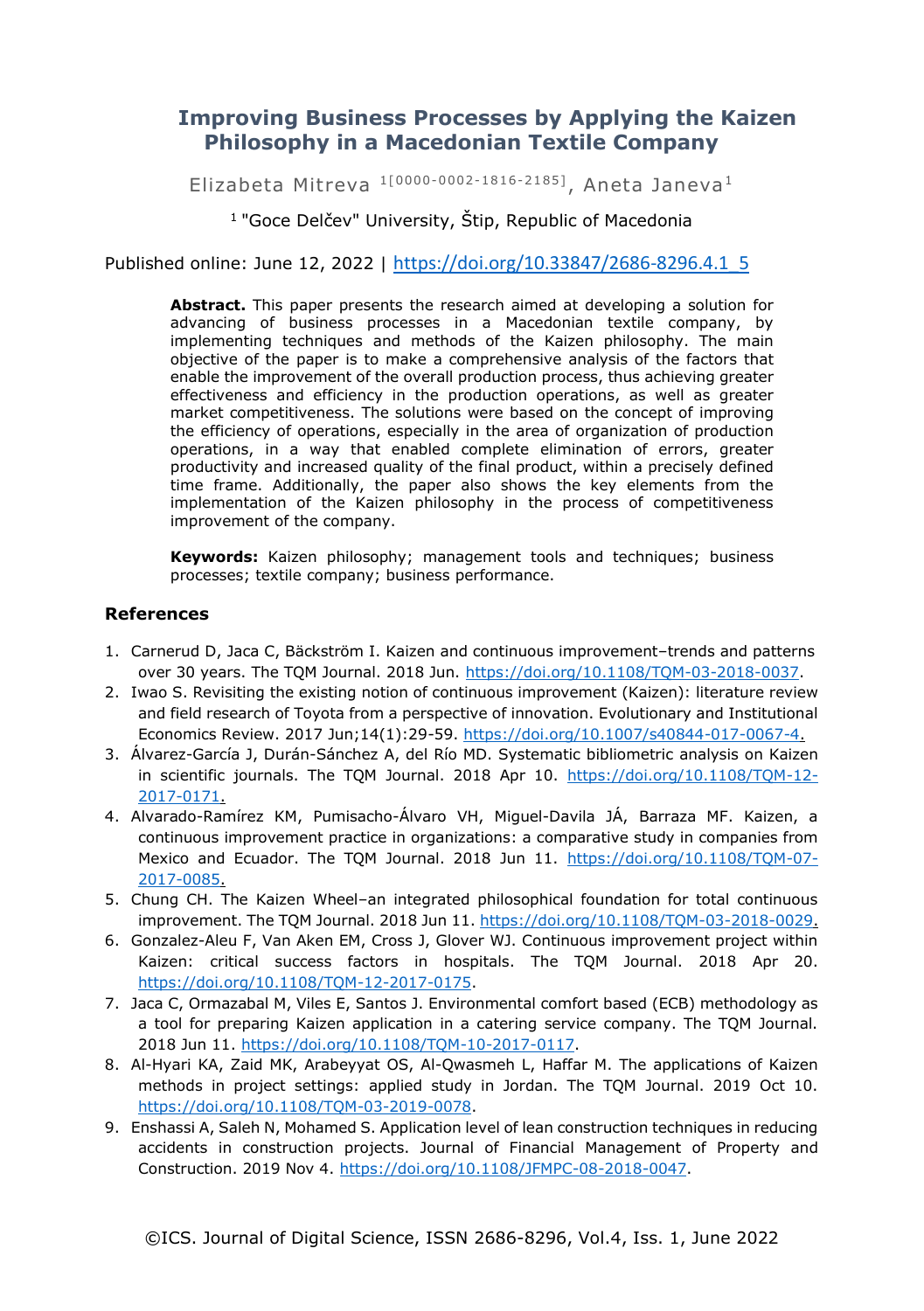- 10.Vinodh S, Antony J, Agrawal R, Douglas JA. Integration of continuous improvement strategies with Industry 4.0: a systematic review and agenda for further research. The TQM Journal. 2020 Aug 20. [https://doi.org/10.1108/TQM-07-2020-0157.](https://doi.org/10.1108/TQM-07-2020-0157)
- 11.Fonseca LM, Domingues JP. The best of both worlds? Use of Kaizen and other continuous improvement methodologies within Portuguese ISO 9001 certified organizations. The TQM Journal. 2018 Apr 10. [https://doi.org/10.1108/TQM-12-2017-0173.](https://doi.org/10.1108/TQM-12-2017-0173)
- 12.Debnath RM. Enhancing customer satisfaction using Kaizen: a case study of Imperial Tobacco Company (ITC). Journal of Advances in Management Research. 2019 Jul 15. [https://doi.org/10.1108/JAMR-01-2018-0009.](https://doi.org/10.1108/JAMR-01-2018-0009)
- 13.Omotayo TS, Kulatunga U, Bjeirmi B. Critical success factors for Kaizen implementation in the Nigerian construction industry. International Journal of Productivity and Performance Management. 2018 Nov 19. [https://doi.org/10.1108/IJPPM-11-2017-0296.](https://doi.org/10.1108/IJPPM-11-2017-0296)
- 14.Vo B, Kongar E, Barraza MF. Kaizen event approach: a case study in the packaging industry. International Journal of Productivity and Performance Management. 2019 Sep 9. [https://doi.org/10.1108/IJPPM-07-2018-0282.](https://doi.org/10.1108/IJPPM-07-2018-0282)
- 15.Kumar S, Dhingra A, Singh B. Lean-Kaizen implementation: A roadmap for identifying continuous improvement opportunities in Indian small and medium sized enterprise. Journal of Engineering, Design and Technology. 2018 Feb 5. [https://doi.org/10.1108/JEDT-08-](https://doi.org/10.1108/JEDT-08-2017-0083) [2017-0083.](https://doi.org/10.1108/JEDT-08-2017-0083)
- 16.Singh J, Singh H. Enigma of KAIZEN approach in manufacturing industry of Northern India– a case study. International Journal of Quality & Reliability Management. 2018 Jan 2. [https://doi.org/10.1108/IJQRM-12-2016-0220.](https://doi.org/10.1108/IJQRM-12-2016-0220)
- 17.Chan CO, Tay HL. Combining lean tools application in kaizen: a field study on the printing industry. International Journal of Productivity and Performance Management. 2018 Jan 8. [https://doi.org/10.1108/IJPPM-09-2016-0197.](https://doi.org/10.1108/IJPPM-09-2016-0197)
- 18.Suárez-Barraza MF, Miguel-Dávila JÁ, Jaca-García C. Kaizen: An Ancient Operational Innovation Strategy for Organizations Of The XXI Century. [https://doi.org/10.1108/TQM-](https://doi.org/10.1108/TQM-06-2018-180)[06-2018-180.](https://doi.org/10.1108/TQM-06-2018-180)
- 19.Solaimani S, van der Veen J, Sobek II DK, Gulyaz E, Venugopal V. On the application of Lean principles and practices to innovation management: A systematic review. The TQM Journal. 2019 Nov 29. [https://doi.org/10.1108/TQM-12-2018-0208.](https://doi.org/10.1108/TQM-12-2018-0208)
- 20.Kumar R. Kaizen a tool for continuous quality improvement in Indian manufacturing organization. International Journal of Mathematical, Engineering and Management Sciences. 2019;4(2):452-9. [https://dx.doi.org/10.33889/IJMEMS.2019.4.2-037.](https://dx.doi.org/10.33889/IJMEMS.2019.4.2-037)
- 21.Goyal A, Agrawal R, Chokhani RK, Saha C. Waste reduction through Kaizen approach: A case study of a company in India. Waste Management & Research. 2019 Jan;37(1):102-7. [https://doi.org/10.1177/0734242X18796205.](https://doi.org/10.1177/0734242X18796205)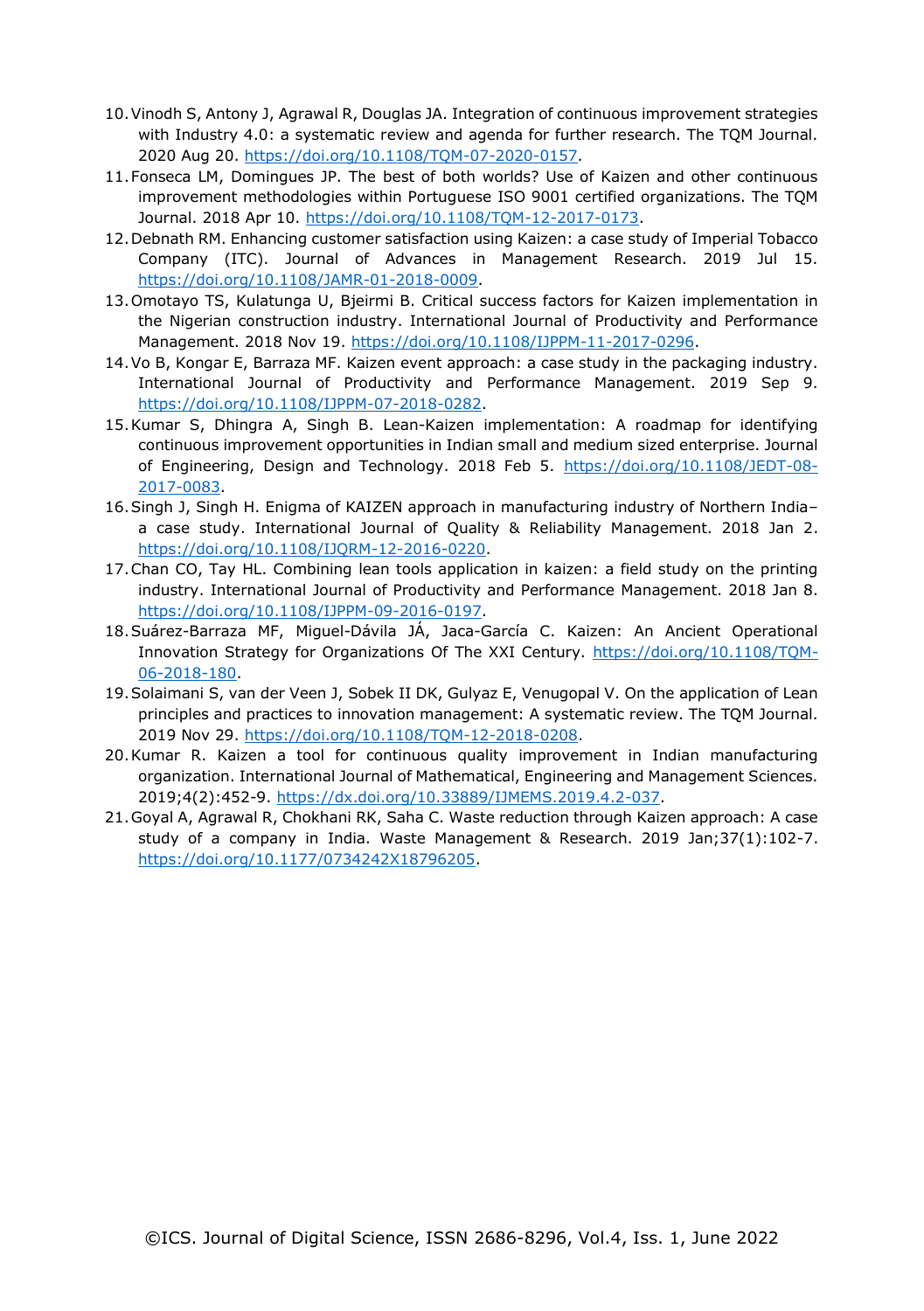## **On fractal self-organization of the financial time series**

Hilarov V.L.1[0000-0002-9211-6144]

#### <sup>1</sup> Ioffe Institute, St. Petersburg, Russia

## Published online: June 12, 2022 | [https://doi.org/10.33847/2686-8296.4.1\\_6](https://doi.org/10.33847/2686-8296.4.1_6)

**Abstract.** Time series of five financial indexes daily returns were analyzed by means of multifractal and recurrence quantification analysis (RQA) methods. It is shown that a financial crisis in 2008 year is accompanied with the increase in determinism and fractal self-organization. Such regularity is noted as analogous to other nonlinear systems behavior in catastrophic situations. At the same time, the global Hürst coefficient is minimal during the crises instead of maximum for physical systems.

**Keywords:** nonlinear dynamical systems, multifractals, recurrence quantification analysis, catastrophes.

#### **References**

- 1. Hilarov, V.L., Korsukov, V.E., Butenko, P.N., Svetlov, V.N.: Wavelet transform as a method for studying the fractal properties of the surface of amorphous metals under mechanical load. *Phys. Solid State*, **46**, 1868–1872 (2004)
- 2. Butenko P.N., Gilyarov V.L., Korsukov V.E., Korsukova M.M., Obidov B.A.: The Effect of Isochronous Annealing on the Surface Characteristics of Ni50Ti50 Metal Glass Ribbons. *Technical Physics,* **65**, 205–210, (2020)*.*
- 3. Gibowicz S.J., Lasocki S.: Seismicity induced by mining: Ten years later In: Dmowska R., Saltzman B*. Advances in Geophysics*. vol. 44. Elsevier, pp. 39-181, (2001).
- 4. Kasimova V.A., Kopylova G.N., Lyubushin A.A.: Variations in the Parameters of Background Seismic Noise during the Preparation Stages of Strong Earthquakes in the Kamchatka Region. *Izvestiya. Physics of the Solid Earth*, **54**, 269–283, (2018).
- 5. Hilarov V.L.: Detection of the Deterministic Component in Acoustic Emission Signals from Mechanically Loaded Rock Samples. *Phys. Solid State*, **57**, 2204-2211, (2015).
- 6. Damaskinskaya E.E., Hilarov V.L, [Panteleev I.A.,](https://apps.webofknowledge.com/OutboundService.do?SID=D3bEw67ypVDaiQ7DA83&mode=rrcAuthorRecordService&action=go&product=WOS&lang=en&daisIds=1250696) [Gafurova, D.R.](https://apps.webofknowledge.com/OutboundService.do?SID=D3bEw67ypVDaiQ7DA83&mode=rrcAuthorRecordService&action=go&product=WOS&lang=en&daisIds=10476387), [Frolov, D.I.](https://apps.webofknowledge.com/OutboundService.do?SID=D3bEw67ypVDaiQ7DA83&mode=rrcAuthorRecordService&action=go&product=WOS&lang=en&daisIds=32214979): Statistical Regularities of Formation of a Main Crack in a Structurally Inhomogeneous Material under Various Deformation Conditions. *Physics of the solid state,* **60,** 1821- 1826, (2018).
- 7. Ivanov P. Ch., Amaral N L. A., Goldberger A. L., Havlin S., Rosenblum M. G., Struzikk Z R., Stanley H. E.: Multifractality in human heartbeat dynamics .*Nature*, **399**, 461- 465, (1999)
- 8. Hilarov V.L.: Epileptic seizures regularities, revealed from encephalograms time series by nonlinear mechanics methods. J. Phys.: Conf. Ser., 1400 033011, 2019).
- 9. Jiang Z.-Q., Xie W.-J., Zhou W.-X., Sornette D.: Multifractal analysis of financial markets: a review. *Rep. Progr. Phys*., **82**, 125901, (2019).
- 10. Jaffard S., Melot C., Leonarduzzi R., Wendt H., Abry P., Roux S.G., Torres M.E:. Pexponent and p-leaders, Part I: Negative pointwise regularity. *Physica* **A448**, 300-318, (2016).
- 11. Leonarduzzi R., Wendt H., Abry P., Jaffard S., Melot C., Roux S.G., Torres M.E.: Pexponent and p-leaders, Part II: Multifractal analysis. Relations to detrended fluctuation analysis. *Physica,* **A448**, 319-339, (2016).
- 12. Wendt H., Roux S.G., Jaffard S., Abry P*.*: Wavelet leaders and bootstrap for multifractal analysis of images. *Signal Process*. **89**, 1100-1114, (2009).
- 13. Marwan N., Romano M.C., Thiel M., Kurths J. (2007). Recurrence plots for the analysis of complex systems. //*Phys. Reports.* V. 438. P. 237–329.
- 14. https://finance.yahoo.com/world-indices/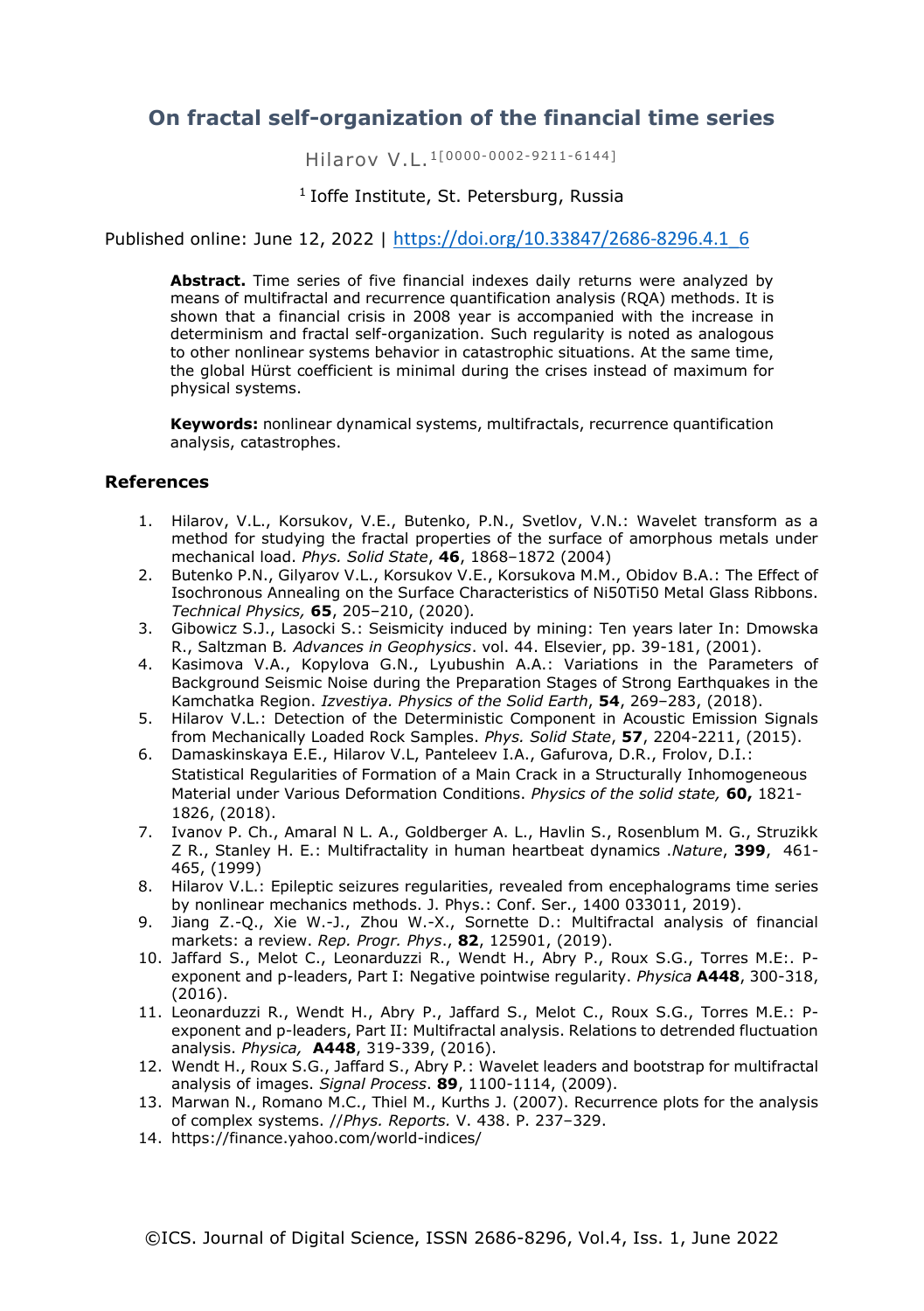# **DETECTION OF NEOPLASMS IN THE PROCESS OF CLINICAL EXAMINATION OF THE ADULT POPULATION OF RUSSIA**

Olga Zakharchenko 1<sup>[0000-0002-6234-2992]</sup>, Dina Terenteva <sup>1[0000-0003-1669-939X]</sup>, Irina Shikina <sup>1[0000-0003-1744-9528]</sup>

## <sup>1</sup>Federal Research Institute for Health Organization and Informatics of the Ministry of Health of Russia, Moscow, Russia

Published online: June 12, 2022 | [https://doi.org/10.33847/2686-8296.4.1\\_7](https://doi.org/10.33847/2686-8296.4.1_7)

**Abstract.** The article analyzes the detection of neoplasms, including malignant ones, in the process of clinical examination of the adult population of Russia. It is shown that during the period of 2013-2020, 312206 cases of neoplasms, including 183436 malignant ones, were detected during the clinical examination. There is a tendency to an increase in the detection of neoplasms, including malignant ones, the average annual growth rate is 6.6%. Even taking into account the difficult epidemiological situation in 2020 caused by the new coronavirus infection COVID-19, which led to the termination for some time of the clinical examination, the detection of neoplasms, including malignant ones, continued to grow. Thus, detection of oncological diseases is increasing, which indicates the effectiveness of large-scale preventive measures, in particular, the clinical examination.

**Keywords:** active detection, medical examination of the adult population; screening; neoplasms; preventive measures.

#### **References**

1. Action Plan against Non-Communicable Diseases for 2013-2020, https://apps.who.int/iris/bitstream/handle/10665/94384/9789244506233\_rus.pdf?sequence= 5 (Circulation Date: 10.02.2022)

2. Kaprin A.D., Starinsky V.V., Shakhzadova A.O. State of oncological assistance to the population of Russia in 2019. M.: MNIOI named after P.A. Herzen - a branch of the Federal State Budgetary Institution "NMITS of Radiology" of the Ministry of Health of Russia, 252 p., (2020). (In Russian).

3. Antipova T., Shikina I. Informatic indicators of efficacy cancer treatment.  $12<sup>th</sup>$  Iberian Conference on Information Systems and Technologies (CISTI), Lisbon, Portugal, (2017) pp. 1– 5, https://doi.org/ 10.23919/CISTI.2017.7976049

4. Antipova T.V., Melnik M.V., Nechaeva O.B., Shikina I.B., Vechorko V.I., Lutseva E.M. Social aspects of public health, 1(47), (2016). https://doi.org/10.21045/2071-5021-2016-47-1-3 [Electronic Resource] URL: http://vestnik.mednet.ru/content/view/730/30/lang, ru/, last accessed 2021/09/10 (In Russian).

5. Efremov S.A., Petkau V.V., Gruzdeva E.A. Implementation of a system to support the work of the oncological service at the regional level. Health manager, 2, pp. 25-30, (2021). https://doi.org/10.21045/1811-0185-2021-2-25-30 (In Russian).

6. Voskanyan Y., Shikina I., Andreeva O., Kidalov F., Davidov D. Multifactorial model of adverse events and medical safety management system. Journal of Digital Science, vol 2(1), pp. 29-39, (2020). https://doi.org/10.33847/2686-8296.2.1\_3

7. Chernobrovkina A.E. Contribution of the medical examination of the adult population to the early detection of oncological diseases of the female genital organs. Preventive medicine, 25(1), pp. 7-13, (2022). https://doi.org/10.17116/profmed2022250117 (In Russian).

8. Zakharchenko O.O., Terentyeva D.S. Sexual age characteristics of the coverage of the adult population of the Russian Federation in 2013-2019. Social aspects of population health, 3 (67), (2021). https://doi.org/10.21045/2071-5021-2021-67-3-1 [Electronic Resource] URL: http://vestnik.mednet.ru/content/view/1263/30/lang, ru (In Russian).

9. Bryzgalova O.E., Armashevskaya O.V. Online resource as a tool for preventive measures in providing medical care to women during the Covid-19 pandemic. Obstetrics and gynecology, (1), pp. 113-121, (2022). https://doi.org/10.18565/aig.2022.1. 113-121. (In Russian).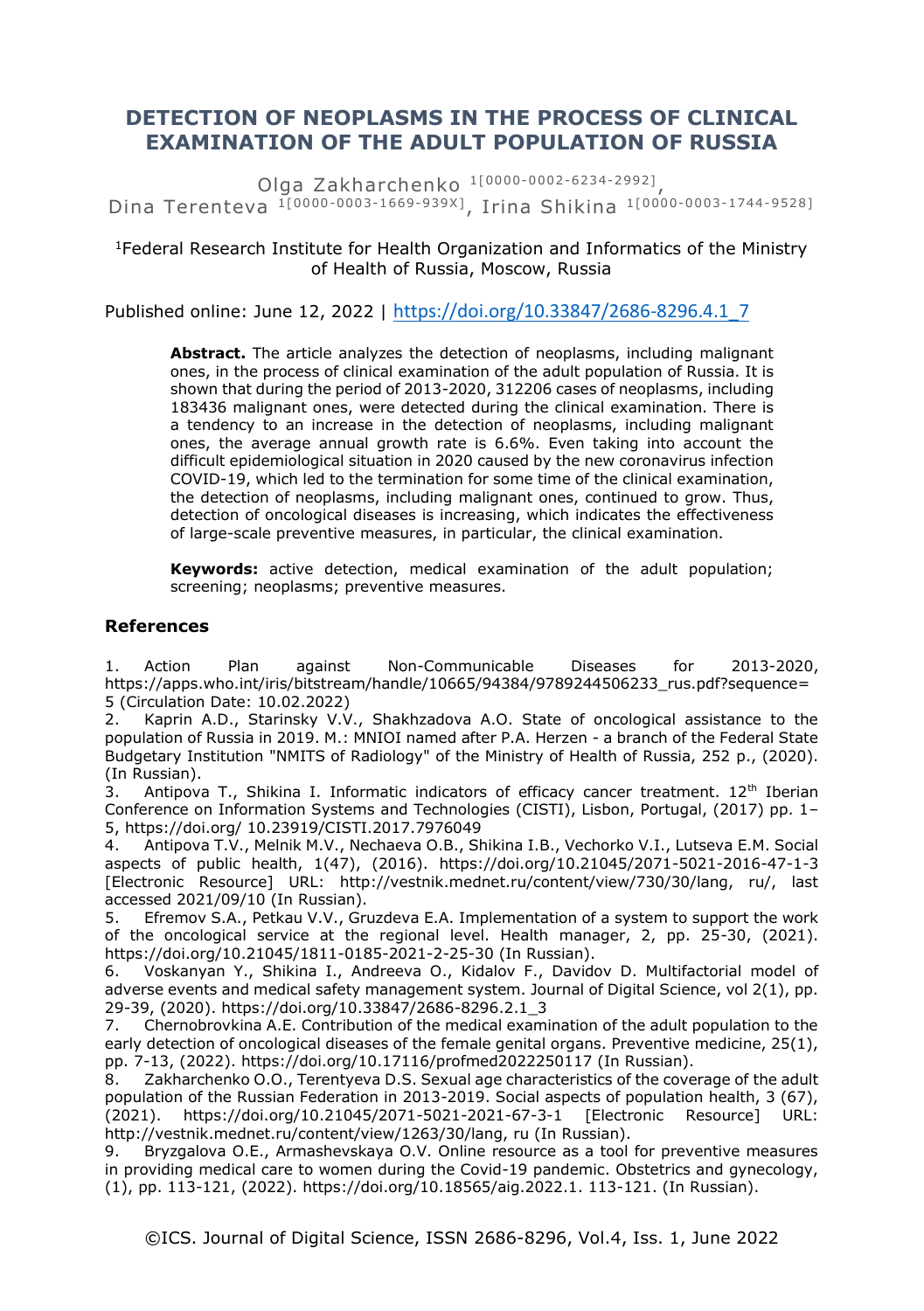10. Zakharchenko O.O., Terentyeva D.S., Suraeva N.A., Komarov Yu.I. Detection of malignant neoplasms in the process of medical examination of the adult population in the Northwestern Federal District in 2016-2019. Social aspects of public health [online publication], 6 (67), 5 p., (2021). https://doi.org/10.21045/2071-5021-2021-67-6-5 [Electronic Resource] URL: http://vestnik.mednet.ru/content/view/1319/27/lang, ru/ (In Russian).

11. Kaprin A.D., Alexandrova L.M., Starinsky V.V., Kalinina A.M., Ipatov P.V., Fighters S.A., Drapkina O. M. Dispensation of certain groups of the adult population of Russia as an instrument for early detection of malignancies (results of 2015-2016). Preventive medicine, 21(4), pp. 13- 19 (2018). https://doi.org/10.17116/profmed201821413 (In Russian).

12. Khodakova O.V., Koshevaya N.V. Self-esteem of health as an element of self-preservation behavior and commitment to medical examination of adult population. Current health and health statistics issues,(4), pp.309-326, (2019). [https://doi.org/10.24411/2312-2935-2019-10099.](https://doi.org/10.24411/2312-2935-2019-10099) URL: https://healthproblem.ru/ru/magazines?text=317 (In Russian).

13. Nechaeva O.B., Shikina I.B., Chukhrienko I.Yu. and others. Resource support for medical organizations providing assistance in the profile of "oncology." Current health and health statistics issues, (2), pp. 269-279, (2019). https://doi.org/10.24411/ 2312-2935-2019-10042 [Electronic Resource] URL: https://healthproblem.ru/ru/magazines?text=259 (In Russian).

14. Zakharycheva T., Mаkhovskaya T., Shirokova A., Shikina I. (2022) Autonomic Dysregulation Syndrome in Covid-19 Convalescents: Possible Causes and Approaches to Its Correction. In: Antipova T. (eds) Comprehensible Science. ICCS 2021. Lecture Notes in Networks and Systems, vol 315. Springer, Cham. https://doi.org/10.1007/978-3-030-85799-8\_34

15. Zakharycheva T., Mаkhovskaya T., Shirokova A., Shikina I. (2021) In: Antipova T. (eds) 2021 International Conference on Advances in Digital Science (ICADS 2021), AISC 1352, pp.191-197, (2021). https://doi.org/10.1007/978-3-030-71782-7\_17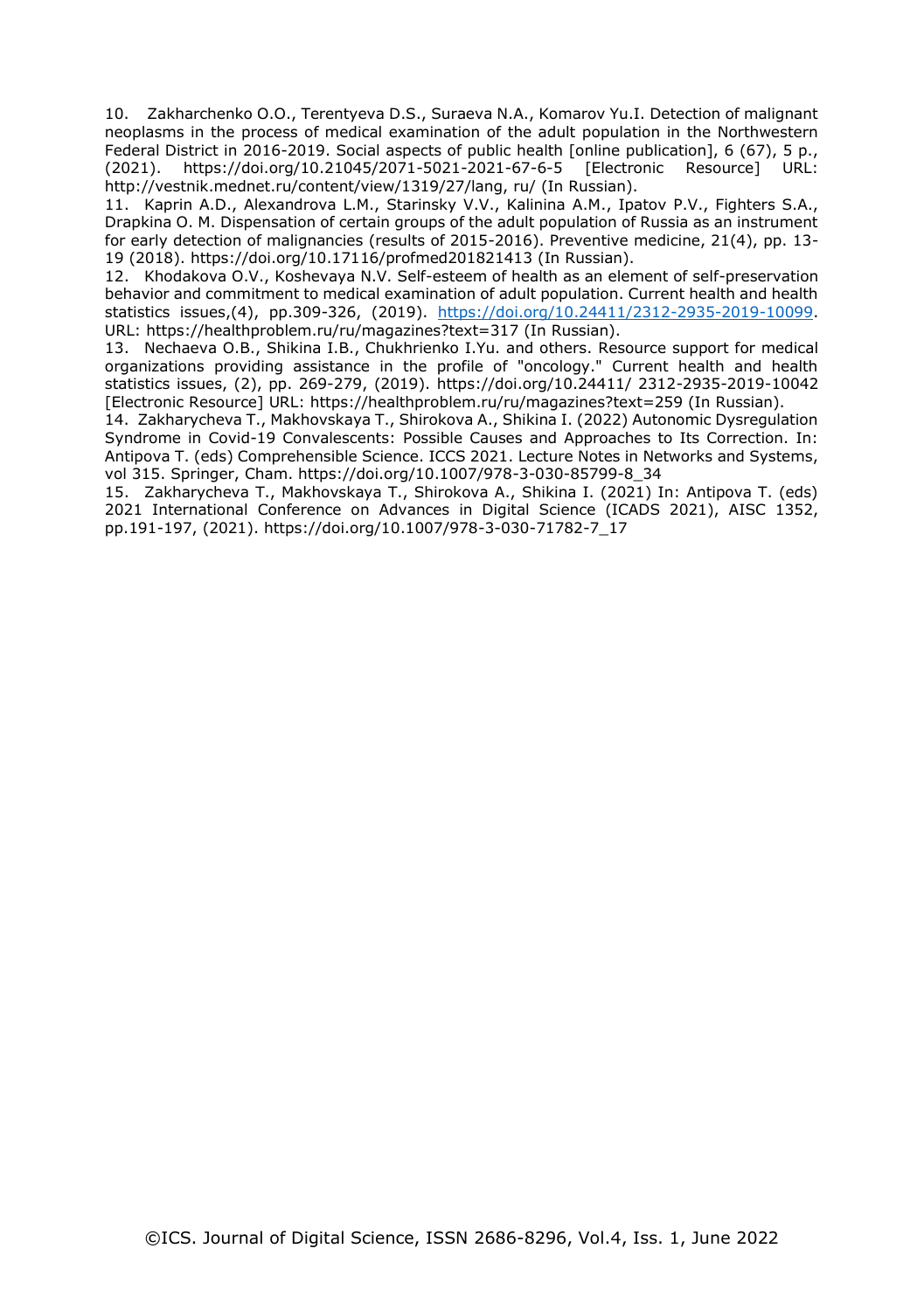# **Briefs in Assessing the Adequacy of Health Care Facilities' Fixed Assets**

Tatiana Antipova1[0000-0002-0872-4965] , Alexander Zhelnin2[0000-0003- 1436-6145] , Iuliia Zhelnina2[0000-0002-9586-1465]

 $1$  Federal Research Institute for Health Organization and Informatics of Ministry of Health of the Russian Federation, Moscow, Russia <sup>2</sup> Perm Krai Clinical Hospital, Perm, Russia

Published online: June 12, 2022 | [https://doi.org/10.33847/2686-8296.4.1\\_8](https://doi.org/10.33847/2686-8296.4.1_8)

**Abstract.** This work considers some procedures to assess the adequacy of fixed assets for Health Care facilities activity. In terms of effectiveness, equitable distribution examines whether limited resources are directed toward improving the health of the population in the delivery of health care services. Assessing the adequacy of health care resources examines the extent to which resources are used to provide health system outcomes and/or achieve health system goals. The results of such an assessment: on the one hand can prevent waste of limited health care resources, and another hand to increase effectiveness of health care services.

**Keywords:** health care, facilities, nonfinancial assets, assessing, adequacy, effectiveness, efficacy, evaluation.

## **References**

- 1. United Nations Secretary-General, Report of the Open-Ended Intergovernmental Expert Working Group on Indicators and Terminology Relating to Disaster Risk Reduction,  $A/71/644$ , 2016, pp. 1–41, https://www.preventionweb.net/files/50683\_oiewgreportenglish.pdf. (Accessed 06 June 2022).
- 2. World Health Organization (WHO), Organisation for Economic Co-operation and Development (OECD), International Bank for Reconstruction and Development, Delivering Quality Health Services: a Global Imperative for Universal Health Coverage, 2018, p. 93.
- 3. World Health Organization (WHO), Comprehensive Safe Hospital Framework, 2015, pp.  $1 - 12$ .
- 4. United Nations Office for Disaster Risk Reduction (UNDRR), International Science Council (ISC), Hazard Definition & Classification Review: Technical Report, 2020, pp. 1–88. https://www.undrr.org/publication/hazard-definition-and-classification-review. (Accessed 10 June 2022).
- 5. World Health Organization (WHO), Health Emergency and Disaster Risk Management Framework, 2019, pp. 1–31.
- https://www.who.int/publications/i/item/9789241516181. (Accessed 10 June 2022). 6. United Nations Office for Disaster Risk Reduction (UNDRR), GAR, Global Assessment
- Report on Disaster Risk Reduction, 2019, pp. 35–78. https://gar.unisdr.org. (Accessed 2 September 2021).
- 7. Antipova T. (2021) Digital View on COVID-19 Impact. In: Antipova T. (eds) Comprehensible Science. ICCS 2020. Lecture Notes in Networks and Systems, vol 186, pp. 155-164. Springer, Cham. [https://doi.org/10.1007/978-3-030-66093-2\\_15.](https://doi.org/10.1007/978-3-030-66093-2_15)
- 8. Grimaz S., Ruzzene E., Zorzini F. Situational assessment of hospital facilities for modernization purposes and resilience improvement. International Journal of Disaster Risk Reduction, **66** (2021), 102594. [https://doi.org/10.1016/j.ijdrr.2021.102594.](https://doi.org/10.1016/j.ijdrr.2021.102594)
- 9. Antipova T. Insights from Some Governments' Budget Functional Expenditures for the Fifteen Years: 2005–2019. In: T. Antipova (Ed.): ICCS 2021, LNNS 315, 1–11, 2022. [https://doi.org/10.1007/978-3-030-85799-8\\_6.](https://doi.org/10.1007/978-3-030-85799-8_6)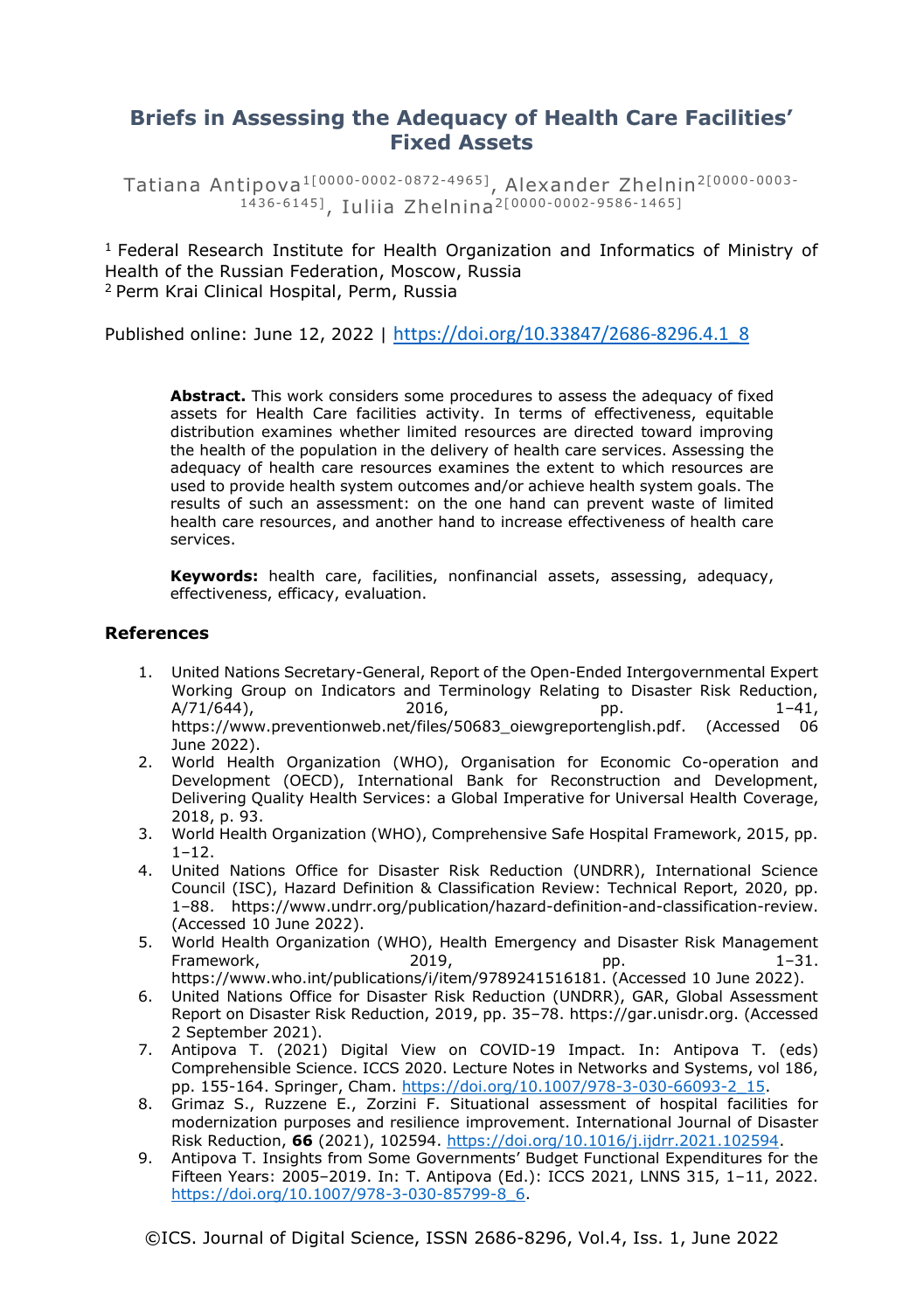- 10. Antipova, T., Bourmistrov A. (2013) "Is Russian Public Sector Accounting in the Process of Modernization? An Analysis of Accounting Reforms in Russia". Financial Accountability<br>8. Management, 29(4), November 2013, pp. 442 - 478. & Management, 29(4), November 2013, pp. 442 – 478. [https://doi.org/10.1111/faam.12021.](https://doi.org/10.1111/faam.12021)
- 11. Skarvelis-Kazakos, S. et al. Resilience of electric utilities during the COVID-19 pandemic in the framework of the CIGRE definition of Power System Resilience. International Journal of Electrical Power & Energy Systems, Vol. 136 (2022) 107703, 1-17. [https://doi.org/10.1016/j.ijepes.2021.107703.](https://doi.org/10.1016/j.ijepes.2021.107703)
- 12. C. Lankford Walker (1993) A Cross-Sectional Analysis of Hospital Profitability, Journal of Hospital Marketing, 7:2, 121-138, DOI: 10.1300/J043v07n02\_11
- 13. Whinney Ernest S. Health Care Notes (1985) Considerations in Hospital Acquisitions, Hospital Topics, 63:1, 33, DOI: 10.1080/00185868.1985.9948394
- 14. Davis, Peter et al. Efficiency, effectiveness, equity (E3). Evaluating hospital performance in three dimensions. Health Policy, Vol. 112. <https://doi.org/10.1016/j.healthpol.2013.02.008>
- 15. Health System Efficiency WHO European Region. https://www.euro.who.int.